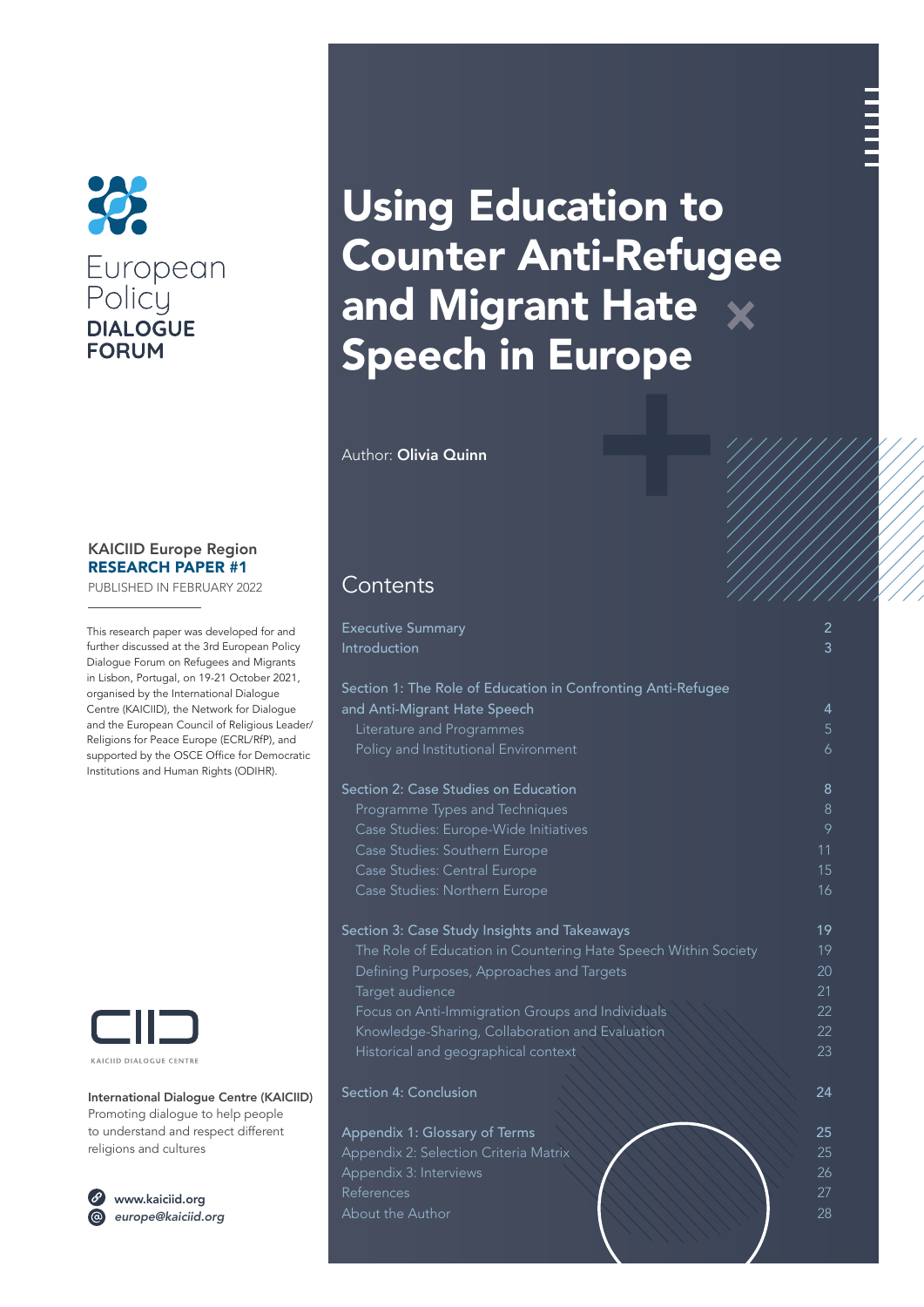# <span id="page-1-0"></span>Executive Summary

Many European nations are struggling with how to mitigate anti-refugee and anti-migrant hate speech. Education plays a critical role in addressing the drivers, trends and incidences of hate speech, yet there is a lack of research and resources that delineate what programming exists, how it is delivered and what the impact is on segments of society. Education initiatives by faith-based organizations represent a significant portion of programmes countering anti-refugee and anti-migrant hate speech. There is a strong commitment to programming and resources spanning a wide range of faiths and denominations across most of Europe, but there are deficits to be filled, particularly engagement targeting the far right and scalable state-backed education efforts.

There is a lack of clarity on how official institutions, faith-based organizations (FBOs) and civil society should collaborate to counter hate speech through education. Many programmes fall short of defining the purpose of such education and subsequently cannot effectively match programming approaches to appropriate audiences.

There is also a serious deficit in programmes that address and consider hate groups, far-right movements, supremacy groups, religious extremists and political parties – even though many members of these are also part of congregations and faith groups. Historic cycles and contexts of hate speech in Europe are not adequately considered as part of education on migration, specifically Europe's colonial past, participation in the transatlantic slave trade and role in armed conflicts in countries that are currently the largest refugee producers.

Drawing on the drivers, causes and triggers of hate speech within groups as a basis for programming would improve education. In addition to considering the multiple foundations of hate speech, organizations that aim to counter its detrimental effects would benefit from knowledge-sharing, collaboration, engagement of a wider array of actors, clear policy communication and a legal framework. If programmes rely mostly on reactive measures, they are less likely to tackle hate speech effectively.<sup>1</sup>

<sup>1</sup> This paper was commissioned to explore the methods, reach and approaches of different educational programmes and to provide both a resource and a usable set of considerations to support policymakers, FBOs, civil society organizations and religious leaders/communities seeking to counter hate speech. This research will be used to inform KAICIID's programming. It was carried out between April and June 2021 and covers work from 2015 to 2021.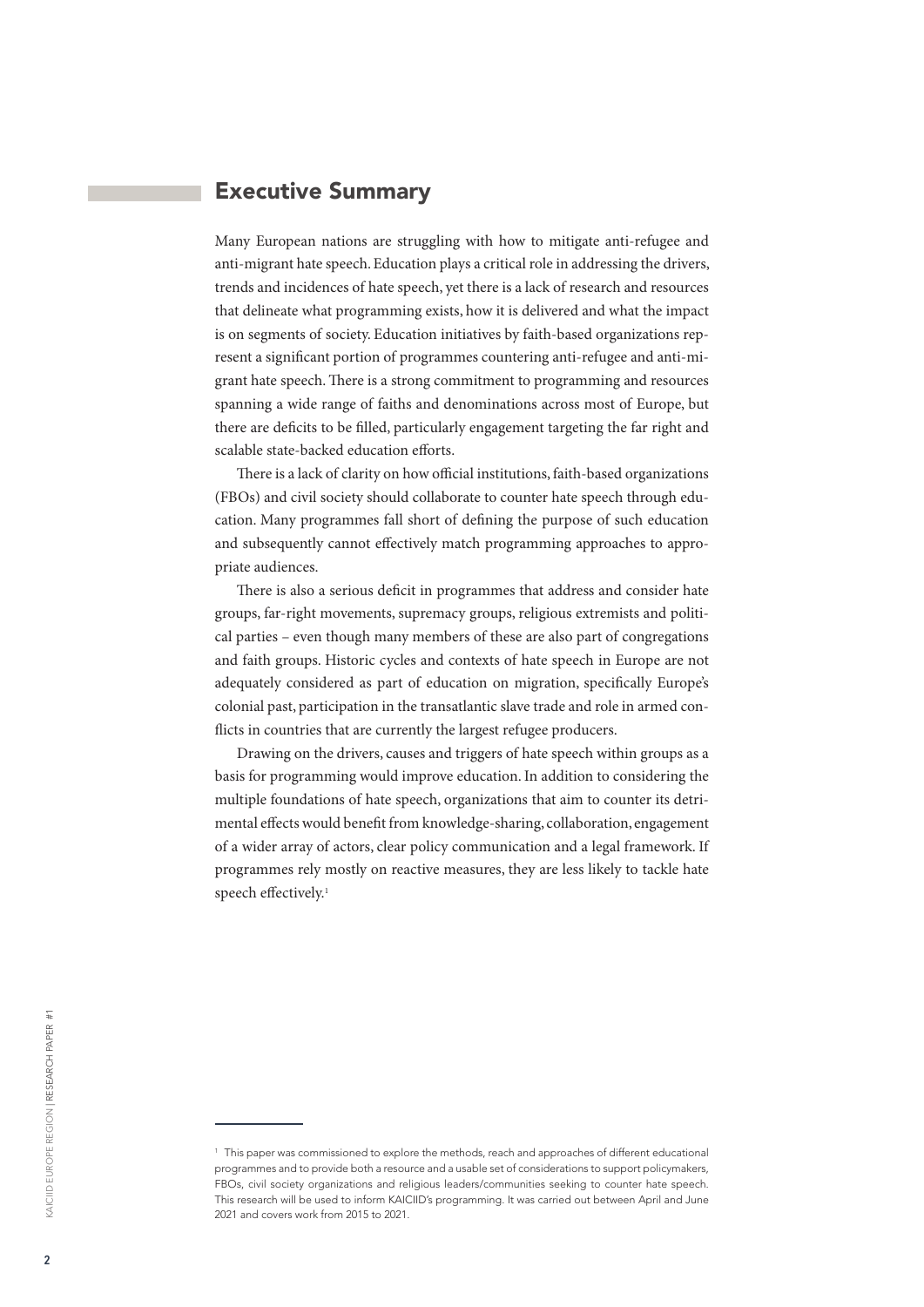# <span id="page-2-0"></span>Introduction

Hate speech is "any kind of communication in speech, writing or behaviour that attacks or uses pejorative or discriminatory language with reference to a person or a group on the basis of who they are – meaning based on their religion, ethnicity, immigration status, nationality, race, colour, descent, gender or other identity factor."i In the European context, the Council of Europe has played an important role in working on countering hate speech.

To better understand the landscape, FBO-led education programmes must be assessed to identify key themes, challenges and deficits. Significant areas of focus include reviewing the links among setting a programmatic purpose and targeting the relevant demographic groups, analysing the appropriate role for FBOs in the wider European context and exploring how better knowledge-sharing and collaboration can strengthen the role of education. Insights and considerations derived from interview case studies and existing literature aim to improve educational approaches and help overcome existing practitioner and programmatic challenges.

There are a range of education programmes to counter hate speech for schools, universities, religious leaders and communities, policymakers, law enforcement, migration practitioners and volunteers. Formal and informal education initiatives to counter hate speech can be classified into six general categories: 1) encounters with refugees and migrants to foster individual connections; 2) positive messaging; 3) dialogue; 4) advocacy; 5) reporting and counter-narratives; and 6) inclusion.

A growing trend has emerged whereby FBOs are taking the lead on hate speech in their communities through faith-based advocacy that seeks to integrate refugees. The plurality of approaches, spheres of influence, audiences and implementation give way to a diverse but fragmented approach that would be well-served by increased collaboration.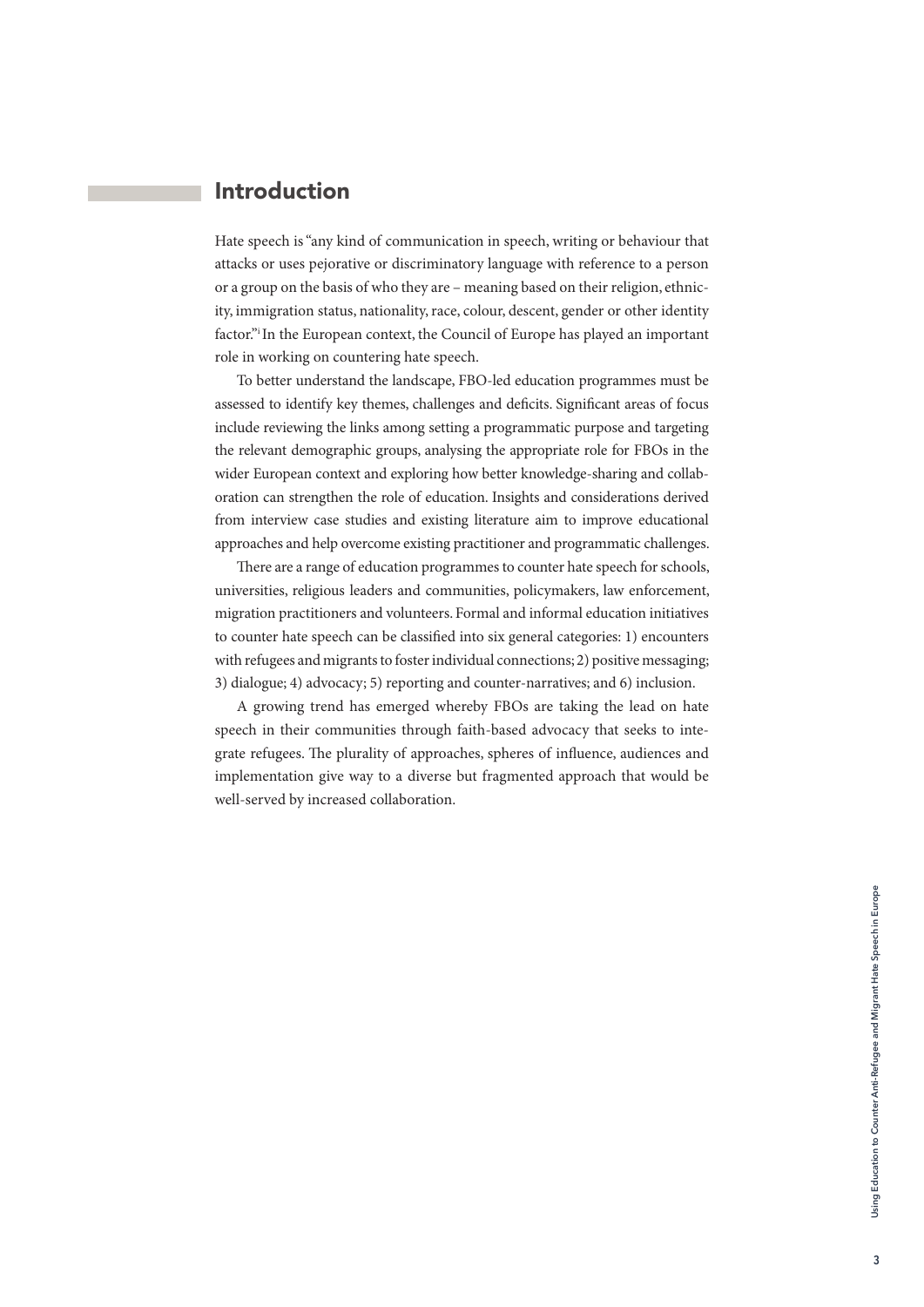# <span id="page-3-0"></span>SECTION 1: The Role of Education in Confronting Anti-Refugee and Anti-Migrant Hate Speech

*The problem –* Europe is faced with the challenge of mitigating anti-refugee and anti-migrant hate speech while neutralising radicalisation trends and far-right movements that pose serious risks to safety, cohesion and inclusivity.<sup>ii</sup> Experts and international organizations consider education a critical tool in addressing the drivers, trends and incidences of hate speech directed towards refugees and migrants. Discourse concerning hate speech trends within the European context often hails education as a key factor in driving change and reaching diverse segments of society.iii Yet, little research is available on what programming exists, how it is delivered and what impact it has had. Additionally, there has been little focus or direction on how governments should guide the educational space to counter hate speech, with programming in some cases defaulting to religious communities or civil society. FBOs are vital in reaching communities but they should represent one element of a larger state-supported effort for maximum impact.

*The need –* educational programmes have the potential to address several aspects of hate speech. Hate speech is often a symptom of a perceived threat about a group based on their identity. While there is no single underlying cause or rationale, anti-refugee and anti-migrant sentiments in Europe are often linked to a fear of the other. This includes: associating refugees and migrants with criminality rooted illegal border crossings; the perception that newcomers from other faiths and races will change the look and fabric of society; that newcomers will take jobs from people or be a strain on the state; and that refugees are extremists and will import violence, undesirable values and extremist ideologies. While the assertion is not to identify these as driving forces or exhaustive examples, acknowledging some of the underlying issues is necessary to consider how programming can be developed and delivered to varying groups based on their belief systems and prejudices.

Hate speech is shown to occupy a broad spectrum that cannot be addressed as a monolithic whole.<sup>iv</sup> While some rhetoric can be linked to less extreme drivers, as in the fear of refugees adversely impacting the economy, it can also range to more extreme cases, such as overt messaging that conveys threats of violence and eradication. These instances must not only be treated distinctly on a legal front, but also in terms of how educational programmes are conceived.

*The approach –* this research focuses on the work of FBOs, however, in addition, two select civil society entities were included based on the relevance of their programming types. Faith-based programming is the primary focus, however, attempts to improve collaboration between FBOs, state entities and civil society should not be overlooked. The case studies are representative of the organizations that are active in this space and span various faiths and dominations, including Lutheran, Jesuit, Quaker, Catholic, Greek Orthodox, Muslim and Jewish entities,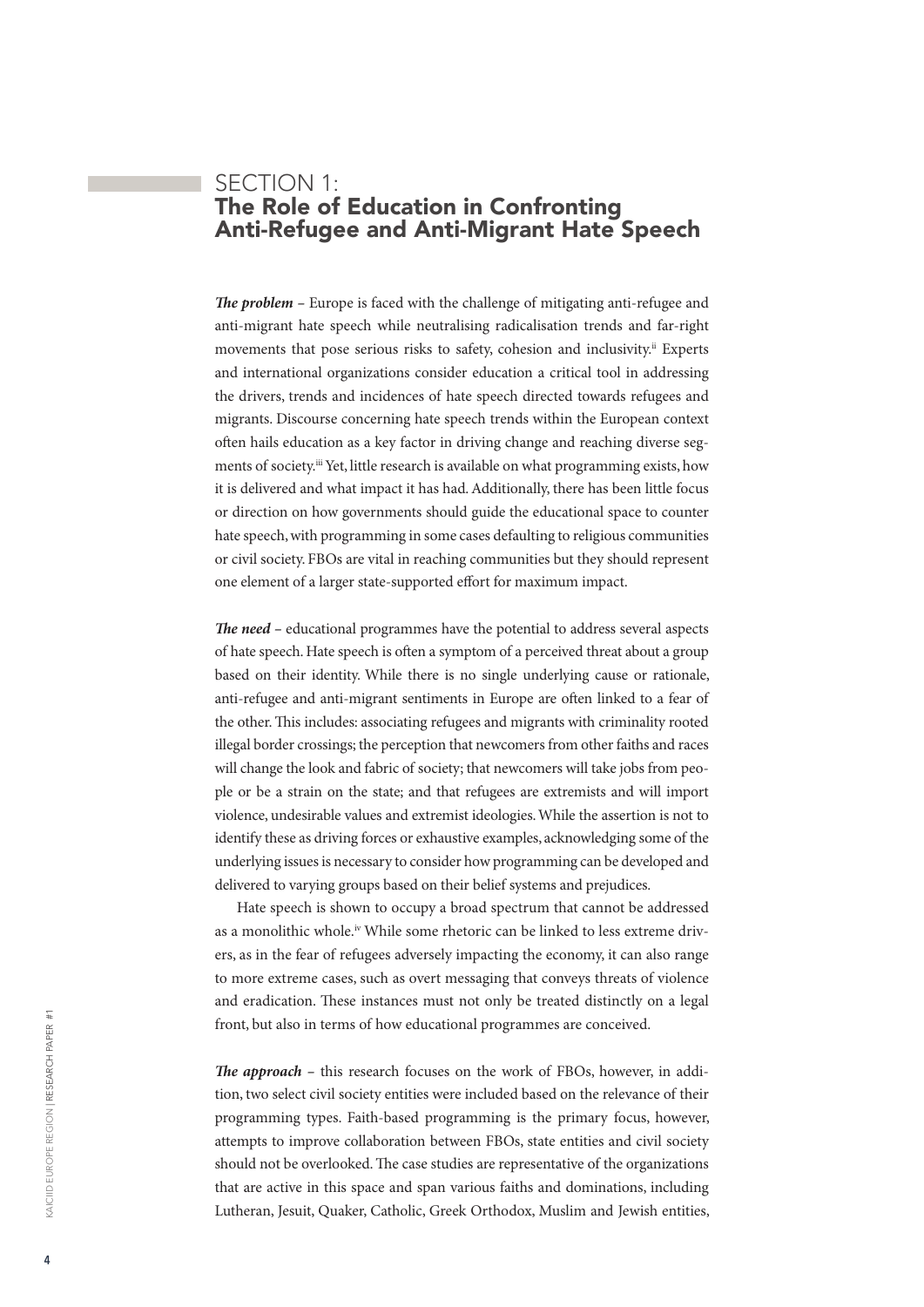<span id="page-4-0"></span>in addition to civil society organizations. The following breakdown reflects the presence of institutions given Europe's demographics, whereby fewer documented or publicly available non-Christian faith groups offer educational programmes.<sup>2</sup>

#### **PAN-EUROPEAN:**

—Facing Facts (Jewish) —QCEA (Quaker) —JRS (Jesuit) —Caritas (Catholic)

#### **WESTERN EUROPE:**

- —Germany (Church of Germany, Lutheran) —Belgium (JRS, Jesuit)
- —UK (QCEA, Quaker)

### **SOUTHERN EUROPE:**

- —Greece (Apostoli, Greek Orthodox; MAG, Muslim; Schools for All, civil society)
- —Portugal (MEERU, civil society)
- —Spain (JRS, Jesuit)
- —Malta (JRS, Jesuit)
- —Italy (JRS, Jesuit)

#### **CENTRAL AND EASTERN EUROPE:**

—Bosnia (Nahla, Muslim) —Hungary (JRS, Jesuit)

#### **NORTHERN EUROPE:**

—Sweden (A World of Neighbours, Lutheran; Social Sustainability, Lutheran) —Norway (Church of Norway, Lutheran) —Finland (Shoulder to Shoulder, Lutheran)

*The above illustrates the breakdown of interviews, including 1) the country, 2) the organization and*  3) its faith orientation (those in italics reflect countries that are covered within a case study entity's work but were not the primary focus of these interviews or the interview did not inform a specific case *study). These are not representative of all European countries, and they do not comprehensively cover the scope of policies, laws, amendments or programmes in place.*

### //////////// Literature and Programmes

**Religious leaders take a stand** – since the 2015 migration influx, often referred to as a "refugee crisis", many religious leaders have publicly condemned hate speech and xenophobia towards refugees and migrants. Religious leaders and FBOs continue to make public statements to counter hate speech, specifically towards refugees and migrants. There has also been an increase in educational programmes centred on religious leaders and groups educating their congregations on the division and danger hate speech poses to society.<sup>v</sup> While the impact of local religious entities or community leaders that promote anti-immigration beliefs has not been analysed in this context, it is assumed that these voices also carry weight in promoting hate speech, making FBO efforts to counter this type of discourse even more vital. Inflammatory anti-refugee and anti-migrant rhetoric by political leaders is also a factor in normalising hate speech; therefore, the power of negative rhetoric in leadership should be considered more generally.

The Lutheran World Federation and member churches made a series of public statements condemning discrimination on the back of the 2015 refugee crisis,

 $^2$  The methodology for this research project includes desk research, a literature review of materials such as EU policy documents, World Association of Christian Communication, other FBO and theological publications and UNESCO frameworks, among others. It included 13 semi-structured interviews, two written Q&As with a select group of predominantly FBOs and a few civil society entities (see Appendix 1) as well as independent analysis and consideration. The organizations and programmes were chosen based on 7 criteria: 1) established educational programming; 2) an intent to counter anti-refugee and anti-migrant hate speech; 3) having FBO status or being a relevant civil society entity; 4) pan-European presence; 5) taking place between 2015-2021; 6) access to data; and 7) having an approach to measure impact (refer to Appendix 3 and 4).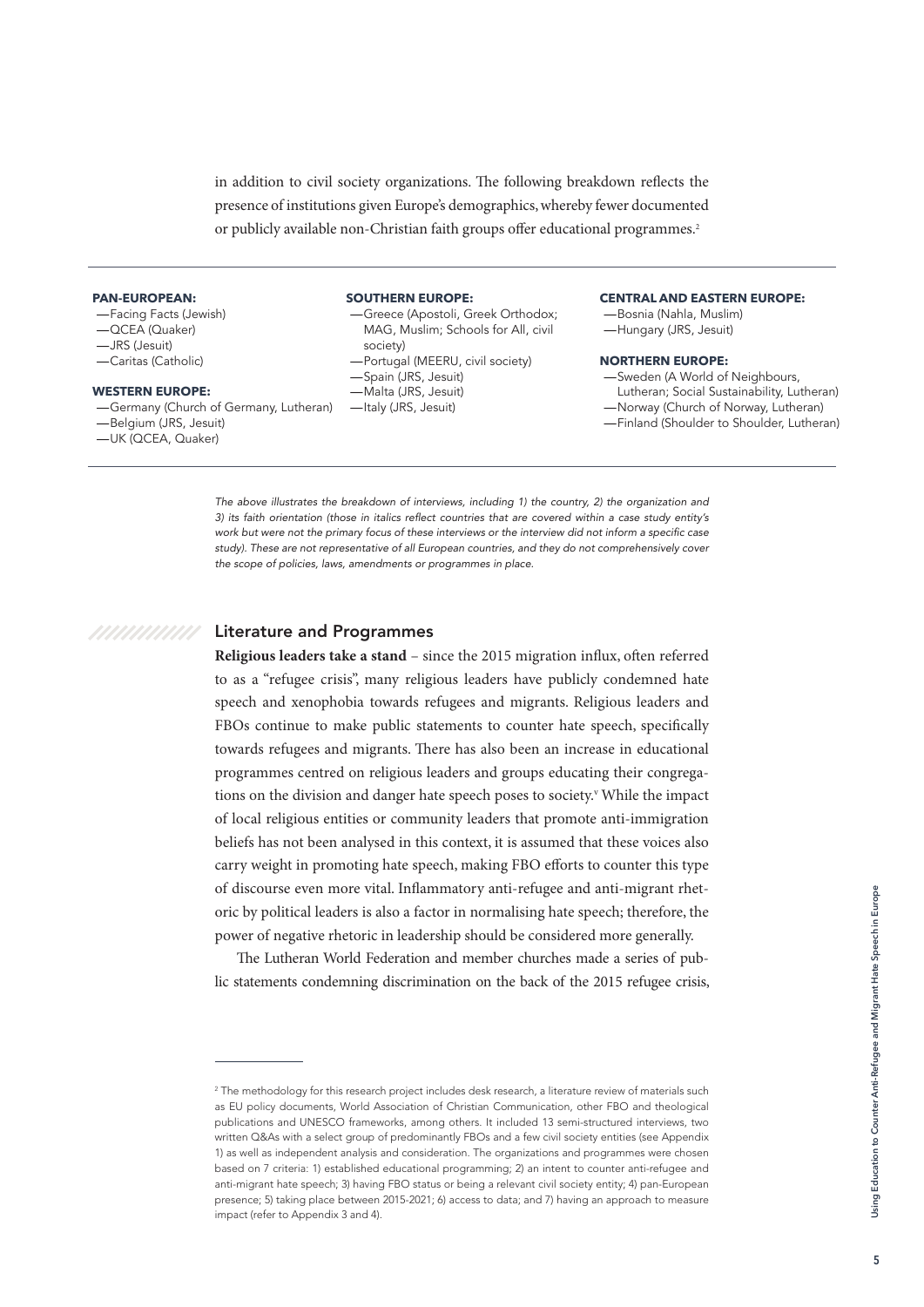<span id="page-5-0"></span>drawing on biblical elements that condemn hate speech towards the "stranger."<sup>vi</sup> In 2016–2017, a project called *Refugees Reporting* revealed patterns of invisibility and misrepresentation concerning migrants and refugees in seven European countries.<sup>vii</sup> On World Refugee Day in 2018, Pope Francis addressed the rising tide of hate speech, saying: "It is not just about migrants, it is also about our fears. The signs of meanness we see around us heighten our fear of 'the other,' the unknown, the marginalised, the foreigner... We see this today in particular, faced with the arrival of migrants and refugees knocking on our door in search of protection, security and a better future."viii This laid an important foundation for the work of Catholic FBOs such as Caritas Europa. In 2018, the World Association for Christian Communication (WACC) Europe and 13 other groups called on the EU to provide immediate aid to refugees and take action regarding their portrayal in public discourse.

In addition, Muslim organizations such as Al-Azhar University, and many Jewish groups, have spoken out about increasing Islamophobia and anti-Semitism in Europe. The trend is of particular importance given the rise of newcomers originating from Muslim-majority countries and Islam being perceived as more visible in Europe. In many cases, inflammatory language and negative stereotyping by elected officials have contributed to a normalisation of hate speech. Economic drivers and unemployment have also played a part in anti-refugee and anti-migrant rhetoric, as well as acts of religious extremism in several major European cities, among other factors. While addressing the Democracy, Social Cohesion, and Global Challenges Committee at a Council of Europe conference, one spokesperson from the Baháʹí International Community cautioned that unless Europe considered the historical drivers of migration and its role in them, it would face ongoing challenges.<sup>ix</sup>

**Using education and awareness to counter anti-refugee and anti-migrant hate speech** – a growing body of research has addressed the role of education in countering hate speech in Europe. Between 2013–2017 the Council of Europe ran the No Hate Speech Movement to mobilise young people to combat hate speech, however there is still a considerable gap in introducing this education more widely.<sup>x</sup> In 2015, the European Union Agency for Fundamental Rights (FRA) developed a plan to detect racism, xenophobia and related intolerance at schools, which was piloted in Spain but was never scaled up.<sup>xi</sup> In 2017, WACC Europe published research on how migrants and refugees are portrayed in the media and to what extent their voices and perspectives are included in stories. In 2020, UNESCO research pointed to the deep-rooted presence of xenophobia in most education systems and offered ways to eliminate it.<sup>xii</sup>

### Policy and Institutional Environment

In 2012, the Office of the High Commissioner for Human Rights (OHCHR) adopted the Rabat Plan of Action to gain deeper insight into legislative patterns, judicial practices and policies regarding the incitement of national, racial or religious hatred. The plan also aims to ensure full freedom of expression as outlined in Articles 19 and 20 of the International Covenant on Civil and Political Rights

/////////////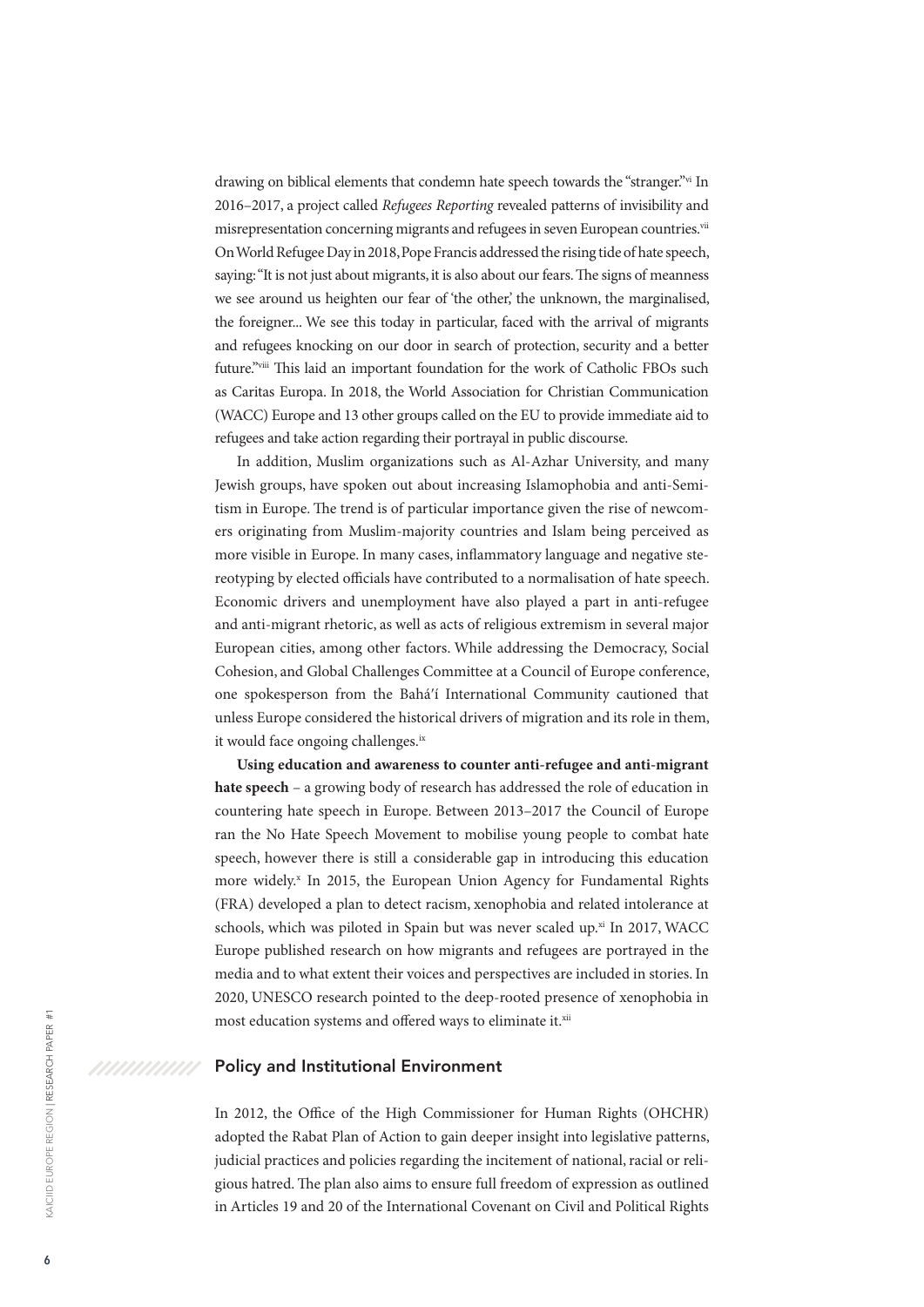(ICCPR).xiii At an EU and member state country level, there are a raft of policies that cover discrimination, intolerance and religiously or racially motivated violence and abuse, but hate speech is treated differently within many member states. With the growth of social media, online hate speech remains a key area of focus at both EU and national levels.xiv There are EU-level efforts to stem online hate speech, including discussion in the media around the EU making hate speech a criminal offense as part of the Digital Services Act.xv

At a European level, the roles and responsibilities to counter hate speech, monitor discrimination and provide member states with guidance are divided:

- The European Court of Human Rights has purview over the application of the European Convention on Human Rights, which includes the monitoring of hate speech.
- The European Commission against Racism and Intolerance (ECRI) monitors the climate of racism and intolerance within member states. In 2015, the ECRI published General Policy Recommendation No.15 to combat hate speech.
- The Anti-Discrimination Department of the Council of Europe is responsible for work on policy, monitoring and capacity building to tackle discrimination and hate speech as well as strengthening inclusive societies.
- The Victims' Rights Directive, introduced by the European Parliament, provides minimum standards on the rights, support and protection of all victims of crime, paying particular attention to victims who have suffered a crime committed with a bias or discriminatory motive.
- In 2016, the European Commission, along with Facebook, Microsoft, Twitter, and YouTube, agreed on a Code of Conduct to counter illegal online hate speech. Other companies have since joined the agreement.

While data does exist on each country, a further mapping and assessment of policy coverage would be of great benefit. It also is worth noting that hate speech is heavily under-reported globally, presenting a challenge for national governments and international responses.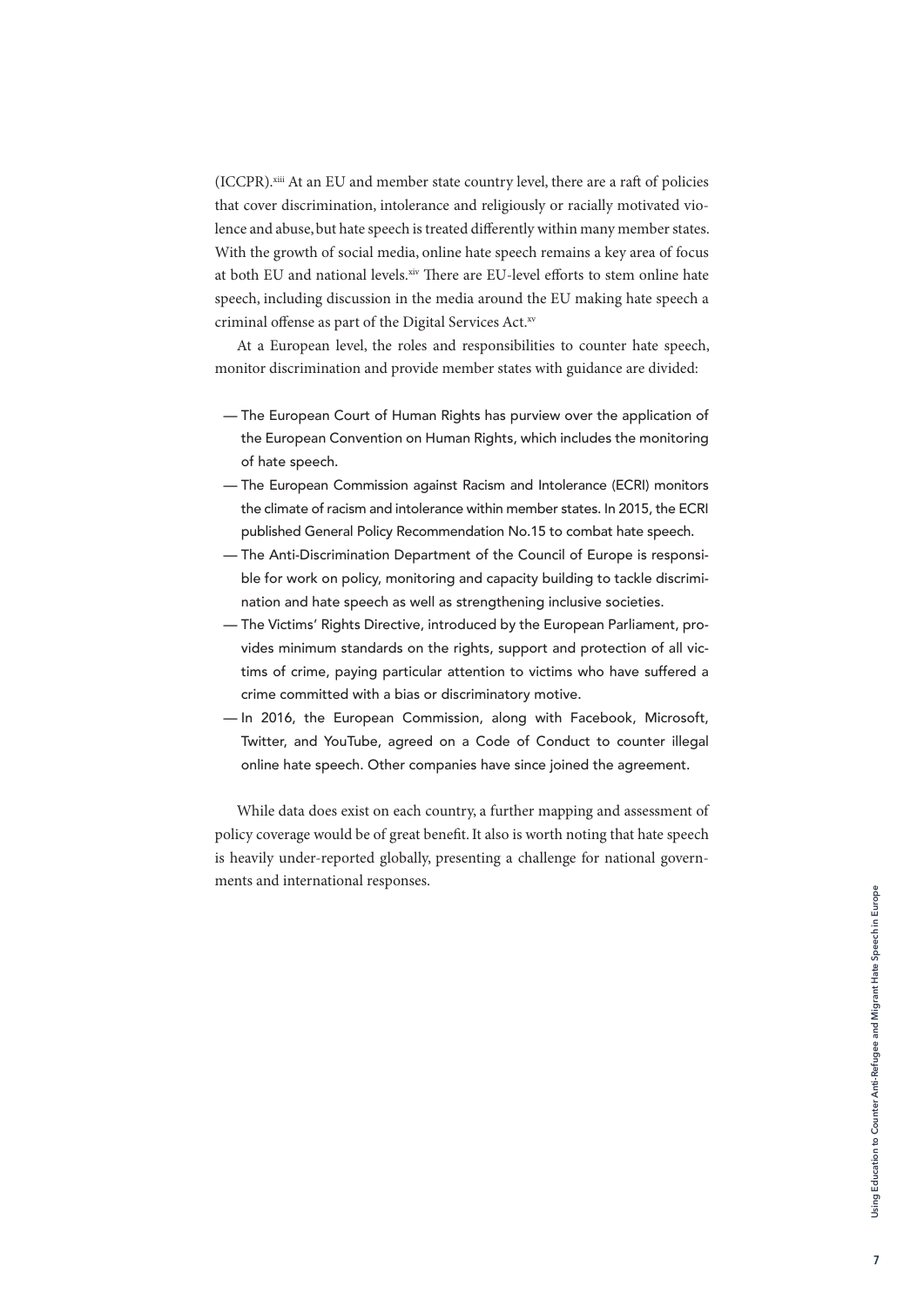# <span id="page-7-0"></span>Section 2 Case Studies on Education

### Programme Types and Techniques

The case studies have been classified into six major areas to examine various approaches. The categories were devised by reviewing and filtering the aim of each entity, the educational methodology, the training delivery mode as well as the target audience.<sup>3</sup>

- 1. Encounters facilitate face-to-face interaction, meetings and collaboration between refugees and people in Europe to learn by experience: *JRS CHANGE, MEERU, Schools for All.*
- 2. Positive messaging positive stories, narratives and campaigns around refugee and migrant inclusion: *MEERU, JRS CHANGE, Social Sustainability, A World of Neighbours, Social Sustainability.*
- 3. Dialogue foster discussion and interaction: *Church of Norway, A World of Neighbours.*
- 4. Advocacy faith- or creed-based advocacy with the public sector, civil society or at a community level: *MAG, QCEA, Church of Germany, Social Sustainability, Facing Facts, Nahla.*
- 5. Reporting and anti-bias ways to monitor, engage with and report hate speech while providing training on bias and perceptions: *Facing Facts, Nahla.*
- 6. Inclusion foster integration, opportunities and access: *Schools for All, Apostoli, MEERU, MAG.*

The approaches outlined in these case studies were not evaluated to determine which types were more effective. Instead, an overview has been provided to allow an understanding of how they were developed and implemented. The differing techniques were assessed to determine whether they were appropriately matched to target demographics, thus ensuring the type of intervention for a specific manifestation of hate was considered. For example, positive messaging may be ineffective in targeting white supremacy.

 $3$  These categories do not represent the official classifications used by the interviewed entities but have been created as a tool to understand the education landscape. Several programmes overlap; therefore, where programmes have multiple areas of focus, the secondary ones are indicated with italics.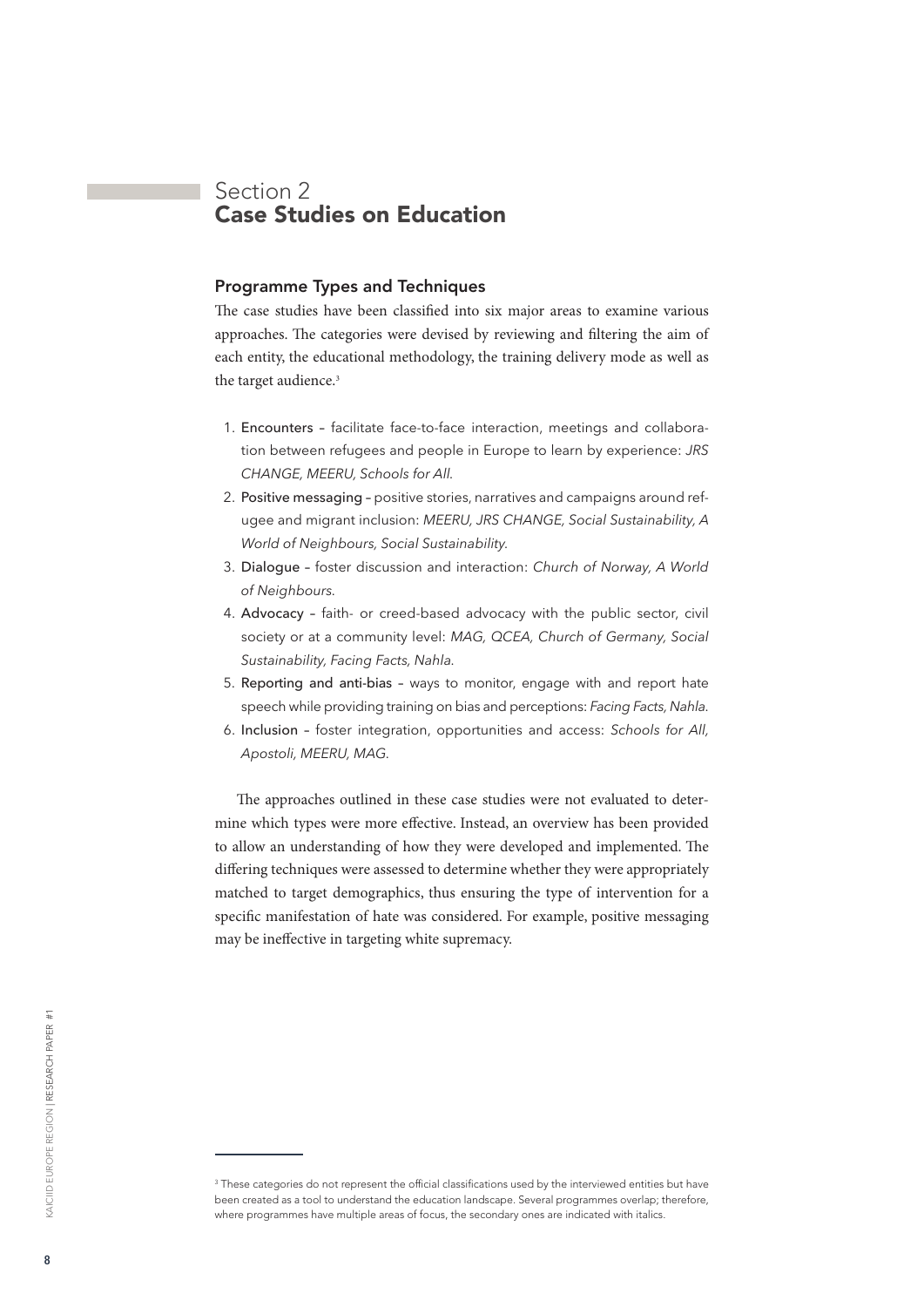#### <span id="page-8-0"></span>///////////// CASE STUDIES: EUROPE-WIDE INITIATIVES

### Quaker Council of European Affairs (QCEA) Human Rights Courses

*Present in the UK and Belgium with select engagement from across Europe – 2019 onward*

In 2019, QCEA revised its strategic plan to include more proactive programming to address migration as part of human rights. Its programming is heavily based on planting seeds of peace through longterm education, interaction with migration and driving systematic change.

Purpose: QCEA's workshops aim to stem the root of hate, viewing hate speech as only one visible part of the racism and intolerance migrants face.

Educational offering: A UK migration course that brings an anti-racist lens by "unlearning" dominant perceptions around migration. The content is rooted in a historical migration continuum, proposing that in order to shift the current climate, perceptions and hate, education must improve in regard to European colonial history and Europe's participation in the transatlantic slave trade. Programming is not rooted in academic or policy-based case studies, but draws on facilitators who bring in their direct experiences.

Duration/delivery method: Select workshops of 3–4 weeks on average. Online and face-to-face programmes.

Reach: 40–45 participants per intake, but smaller groups are considered more favourable in order to delve into changing social attitudes, contracts and migration thinking.

Target audience: Individuals working in migration, including volunteers, practitioners and decision makers. This includes Quaker supporters and the general public (the majority of the European Quaker community resides in the UK).

Takeaways: A key lesson from QCEA's approach is that it draws heavily on its FBO status by using moral or faith-based advocacy as an argument against hate and discrimination, which can be effective if it is properly mapped to the audience. Their focus is on long-term education to encourage change in mindsets but it is unclear whether they are able to reach the audiences that would most benefit from this approach. QCEA's assertion may be true that a "five-year programme cannot change the 400-year legacy of racism in Europe," however, a critical challenge is that it is equally hard to gauge or measure whether this type of long-term educational programming has any real impact. While FBOs can support a holistic approach, it is paramount that schools and migration institutions build historical accountability and an anti-racist lens into their curriculum and approaches. *Notable tools: faith-based advocacy, acknowledging European historical context, interfaith dialogue.* 

### Facing Facts, CEJI

*Based in Brussels with programming across Europe, including Italy, Germany, Romania, Croatia, Latvia and Belgium – 2011 onward*

Facing Facts, under CEJI (a Jewish organization) is a programme tackling hate crime and hate speech in Europe. This community-of-practice approach runs training and advocates for hate crime monitoring systems that expose overlooked hate-motivated acts. It evolved into a European network of civil society organizations and law enforcement agencies that generates holistic approaches to hate crime monitoring, response and prevention.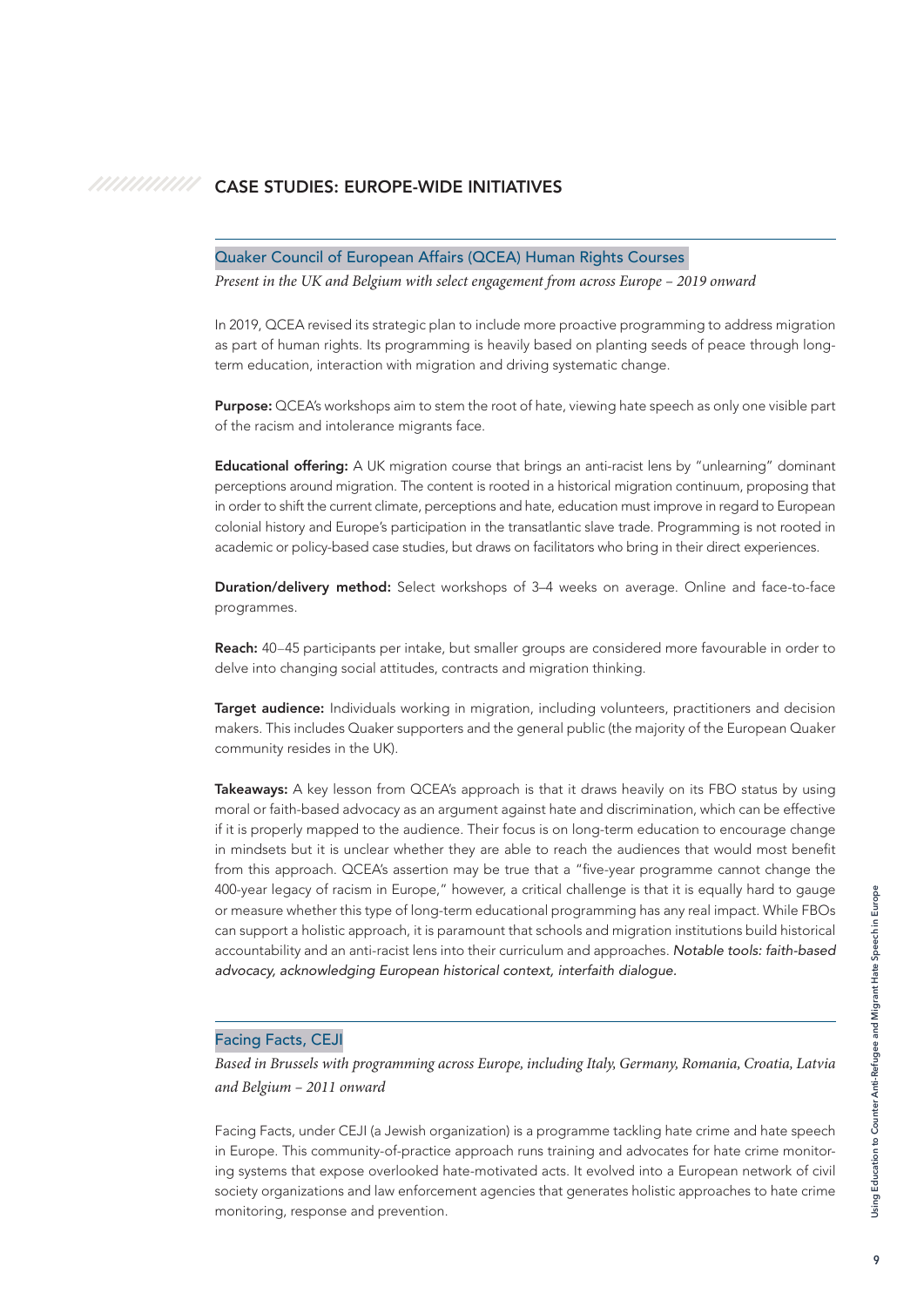Purpose: The aim is to address the issues of hate crime and hate speech in Europe through effective training focused on different segments of society, including EU practitioners, lawmakers and law enforcement, activists, social workers and teachers.

Educational offering: The content development methodology is based on bringing together experts, authorities and researchers who look at discrimination trends in order to create responses to hate speech. It includes custom online courses and general material on hate speech, hate crime and bias indicators, including understanding and identifying anti-migrant hate crime and understanding and identifying anti-Muslim hate crime.

Duration/delivery method: Courses range from three 45-minute sessions for journalists to five-week programmes that include two modules per week with additional training sessions, workshops and offline assignments. It is delivered via facilitators, online learning and content libraries. Many courses can be taken on a self-paced basis, but facilitator-led training tends to add more value, discussions and networking opportunities.

Reach: 5,000 participants – the community focuses on the type of participants, including decision makers, policymakers, sector leaders and practitioners. As of 2016, CEJI estimated that they had trained more than 30,000 people overall. A new round of reporting was conducted in 2021.

Evaluation: Measured through platform participation to gauge the impact of training on bias and knowledge of how to detect, report and monitor hate speech.

Target audience: EU practitioners, lawmakers and law enforcement, activists, social workers and teachers. Custom courses are often for CSOs, law enforcement, IGO staff, ombudspersons, public authorities and decision makers.

Takeaways: A clear training methodology with customisation to meet the needs of practitioners and policymakers helped reach a broad sampling of audiences. However, further research into how the programme type was tailored to the differing audiences is required given that the programme aims to be tailored to the specific needs of a particular group experiencing hate (e.g. refugees and migrants). *Notable tools: advocacy, multi-partner consultation, practitioner-focused tools.* 

### Jesuit Refugee Service Europe – CHANGE

*Research primarily focuses on Belgium with examples from Hungary, Italy, Malta and Spain – 2019 onward*

CHANGE is a project coordinated by JRS Europe (Jesuit – Roman Catholic) and is implemented in nine European countries: Belgium, Croatia, Hungary, Ireland, Italy, Malta, the Netherlands, Portugal and Spain. It is inspired by Jesuit or Ignatian educational principles,<sup>4</sup> but the content does not contain religious material. The goal of the project is to educate young people on refugees' positive contributions to society, encouraging students to make a change in their schools and local communities. Through this platform, CHANGE provides an opportunity for encounters between refugees, students and teachers.

Purpose: CHANGE aims to encourage students to think critically on the subject of refugees and migration, to distinguish facts from opinions, and to recognise prejudices and stereotypes.

<sup>4</sup> Ignatian education stresses the active appropriation of knowledge and skills to build ethical and learned human beings.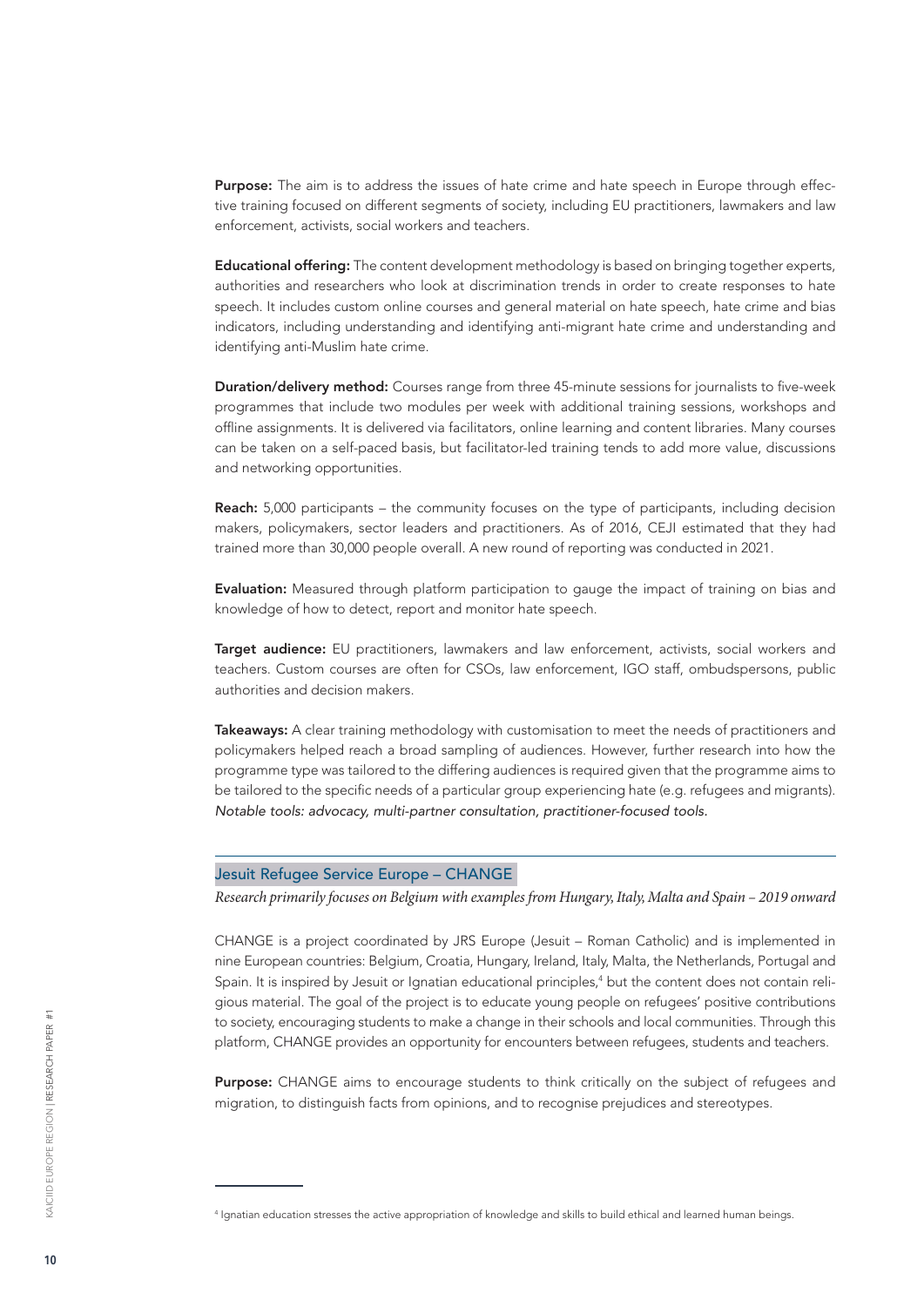<span id="page-10-0"></span>Educational offering: CHANGE is designed to offer students meaningful knowledge, experiences, encounters and a new perspective. It includes a six-stage programme with detailed lesson plans for classrooms. It can also be used by mentors and/or youth groups. Students are encouraged to keep a journal to note any reflections and personal perspectives to compliment what they are learning. The last stage of CHANGE motivates students to engage in at least two concrete actions, such as small-scale events, campaigns or service projects, to share what they have learned with their school and local communities.

**Duration/delivery method:** Six 45-minute sessions where teachers can pick, choose or adapt materials as needed. Both in-person classroom training and virtual schooling platforms are available. Anyone can register and use the material free of charge.

Reach: 37,000 students across nine countries. In Belgium alone this includes 19 schools, 39 registered teachers and 1,830 students (the number could be substantially higher if non-registered teachers and mentors are accounted for).

**Evaluation:** When teachers register, anonymous evaluation forms are generated at the start and finish of the programme. The CHANGE team also solicits feedback from teachers and participants.

**Target audience:** Teachers from both Jesuit and non-Jesuit schools in all nine participating countries.

Takeaways: CHANGE is one of the few programmes included in the interview process that focuses on schoolteachers. While CHANGE has a strong base of resources, content and guidance for teachers regarding how to change mindsets and educate against hate speech, the content and curriculum does not have to be used in full and is left to the teachers' discretion.

As CHANGE provides flexible resources, without knowing what material is being used and why, it is hard to evaluate whether the content is effective. It also poses a challenge in gauging what is driving teachers' choices when it comes to choosing content. This makes it almost impossible to chart trends or identify specific examples of how the material may or may not be suited to the relevant manifestations and drivers of hate in a school or geography.

Success and adoption rates varied between countries due to factors such as the partner's network, the relevant political climate and will amongst schools. With this in mind, a key lesson is that adoption must be considered on a region-by-region basis and should draw more on the hate speech drivers locally. *Notable tools: multi-platform engagement that includes refugees, teachers and students, as well as teacher-focused educational resources, online tools and discussion forums.*

#### CASE STUDIES: SOUTHERN EUROPE /////////////

### Apostoli

*Greece – 2014 onward*

Apostoli is the social arm of the Church of Athens (Greek Orthodox). The work with refugees evolved from basic needs in 2014 to better the integration of migrants and refugees in urban centres.

Purpose: Support better integration of migrants and refugees into Greek society by advocating for access to services and opportunities.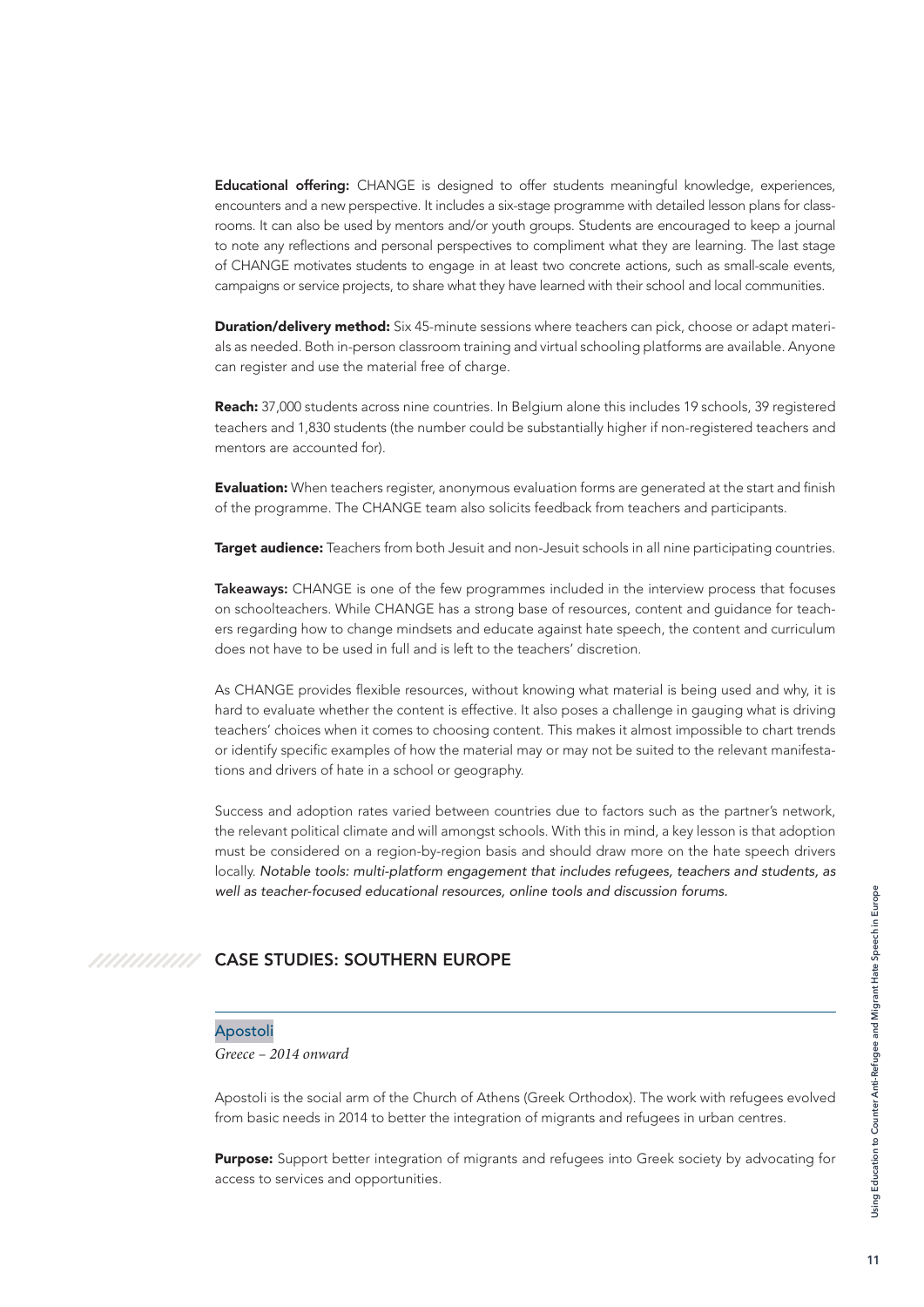Educational offering: The countering hate speech and xenophobia element of Apostoli is informal and community-based around helping migrants and refugees integrate into daily life in Athens. Informal awareness work includes countering negative perceptions about refugees and migrants and working with and conducting advocacy with local authorities, neighbourhoods, landlords and organizations to foster better acceptance and inclusion of newcomers. They also advocate to leadership and community figures and demonstrate the Church's support of newcomer integration, mediating and helping newcomers tackle xenophobia on a day-to-day basis using their status as part of the Church. This includes advocating to local officials and business owners for better inclusion of refugees and migrants, working with schools to educate them on refugee inclusion and petitioning landlords to rent to refugees and migrants.

Duration/delivery method: Ongoing.

Reach: N/A

**Target audience:** Authorities and local communities.

Takeaways: In the Greek context, Apostoli, and the other programmes included, point to challenges in the overall reception and inclusion of refugees and migrants, even sometimes at the most basic levels regarding access to housing and schooling. In addition, the current political and economic climate is viewed as not being supportive of refugee integration and has been cited to spur and condone much of the hate speech and even hate crimes in Greece. What is notable is that countering anti-refugee and anti-migrant hate speech is a daily practice at the community, municipal and even refugee services level. It remains a question as to whether such programmes should be prioritised at the onset if food and shelter are not in place, or if education to counter hate speech would be a net positive across the whole refugee arena in Greece, especially targeting civil servants, law enforcement and policymakers.

For Apostoli, their status as an FBO has allowed them to draw on moral arguments based on faith but has also given them credibility amongst community members and officials in their advocacy for refugee and migrant inclusion; credibility that a non-local FBO would not have had. This programme sought to counter discrimination but did not deal with the subject of hate speech, or address far-right and fascist groups who are members of the Church.

### Muslim Association of Greece

*Greece – 2014 onward*

The Muslim Association of Greece (MAG) works on advocacy to support the rights, infrastructure and integration of Muslims in Greek society; this includes countering Islamophobia at an EU level. The association draws on Islamic values but works predominantly with civil society and social services to conduct principled advocacy. They were instrumental in building the first mosque in Greece since the Ottoman times.

Purpose: Dialogue and advocacy for Muslims in Greece, which includes refugees, migrants and Greek Muslims.

**Educational offering:** Greece has no official or lasting counter-hate-speech offering or sustained programme. MAG works on countering anti-Islamic rhetoric in the media around perceptions of Muslims. They also work on advocacy for better infrastructure and inclusion, and educating civil society and authorities on the need for Muslims to benefit from basic human dignity in Greek society.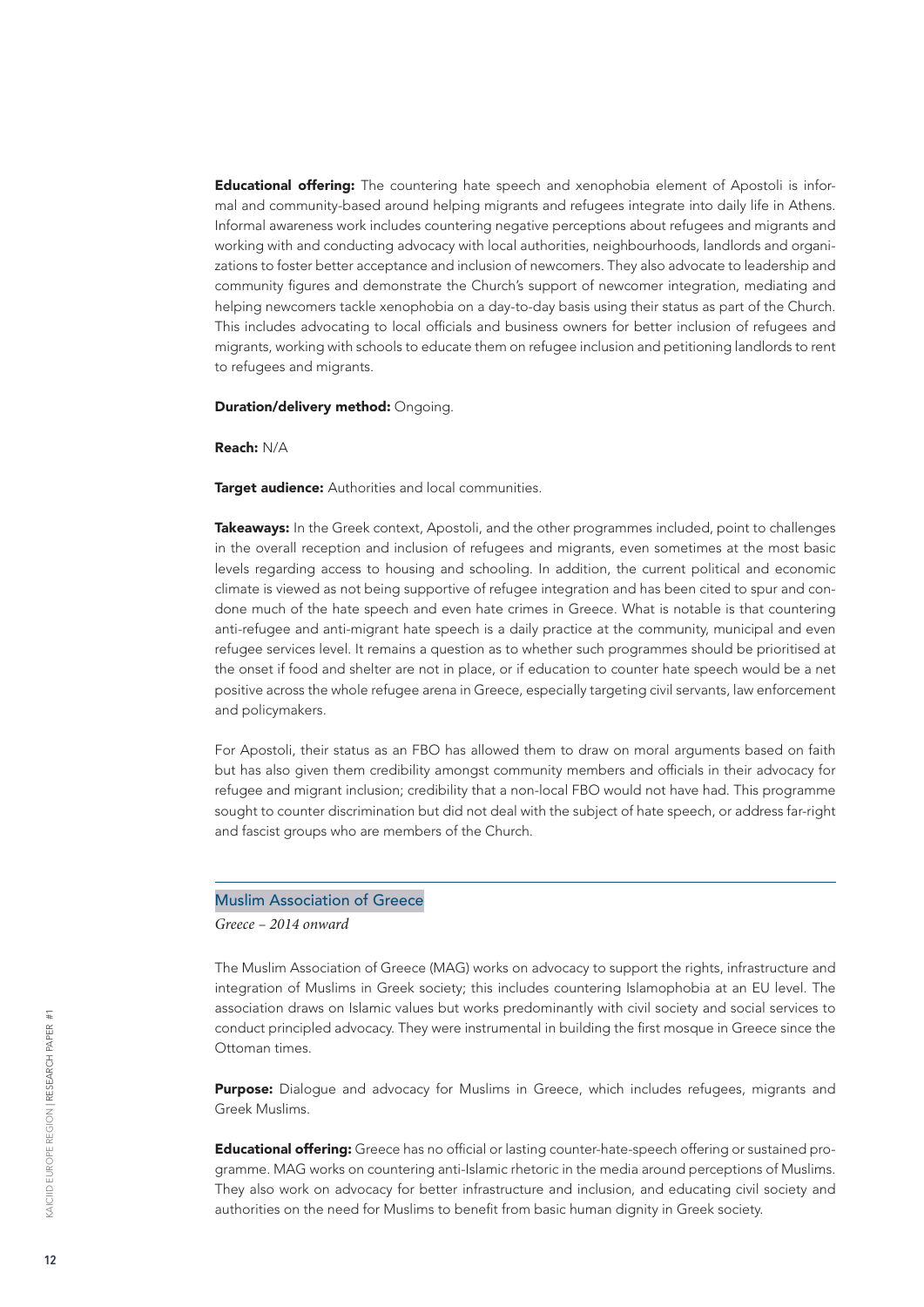### Duration/delivery method: Ongoing.

Reach: N/A

**Target audience:** Decision makers, authorities and the general public.

Takeaways: It was evident that in Greece, programming needs to be perceived as mutually beneficial to Greek society, while also serving to strengthen the infrastructure itself. Whereas in other contexts there was an automatic acceptance of such programmes adding value. A lesson learnt from this particular programme, which differs from other Greek examples, was that successful educational programmes that go beyond the community level may require a reputable and strong organization with good institutional funding in order to be successful and to last – perhaps an EU or Pan European entity that promotes an interfaith approach. The suggestion is that training should start with opinion makers, civil servants, law enforcement, journalists and teachers with a heavy focus on anti-bias training and awareness. A parallel can be drawn with what Facing Facts offers, but perhaps tailored to the unique challenges of the Greek context. While MAG is not offering official programming, it was one of the few entities that focused on the types of educational intervention that would deliver the most impact for a particular segment. Notable tools: EU-level advocacy material, interfaith dialogue, educational material on Islam.

Schools for All – Integration of Refugee Children in Greek Schools

*Greece (North and South) – 2019 to 2022*

The European Wergeland Centre (EWC) is a civil society resource centre for education for intercultural understanding, human rights and democratic citizenship. The Schools for All programme created a framework to support secondary schools to cultivate a more democratic and inclusive school environment.

**Purpose:** The training aims to equip school directors and teachers with the tools, competence and confidence to manage controversy and deal with issues concerning intolerance, discrimination, racism and hate speech in schools and in the local community.

**Educational offering:** The project is designed within the Framework of Competences for Democratic Culture – Council of Europe. The programme provides training to teachers and parents and offers online webinars on refugee education and integration. It takes a whole-school approach, including the wider school, the parents and the local community which includes workshops, diverse encounters and ongoing activities through the academic year.

**Duration/delivery method:** Run between 2019–2022 and including academies for teachers/directors and parents of the selected schools, training/workshops for teachers, mentoring visits to all schools and webinars for awareness raising.

Reach: The project is implemented in different regions of Greece (north and south). The call to the schools is sent by the Ministry of Education and Religious Affairs and its dissemination is also supported by the Institute of Educational Policy (IEP) – 4 experts taught 43 trainers who worked across 18 schools to educate a further 226 school directors and teachers.

**Evaluation:** This is implemented by an external evaluator from Leeds Beckett University (UK); results will be available at a later stage.

**Target audience:** Secondary schools and subsequently the teachers from participating entities.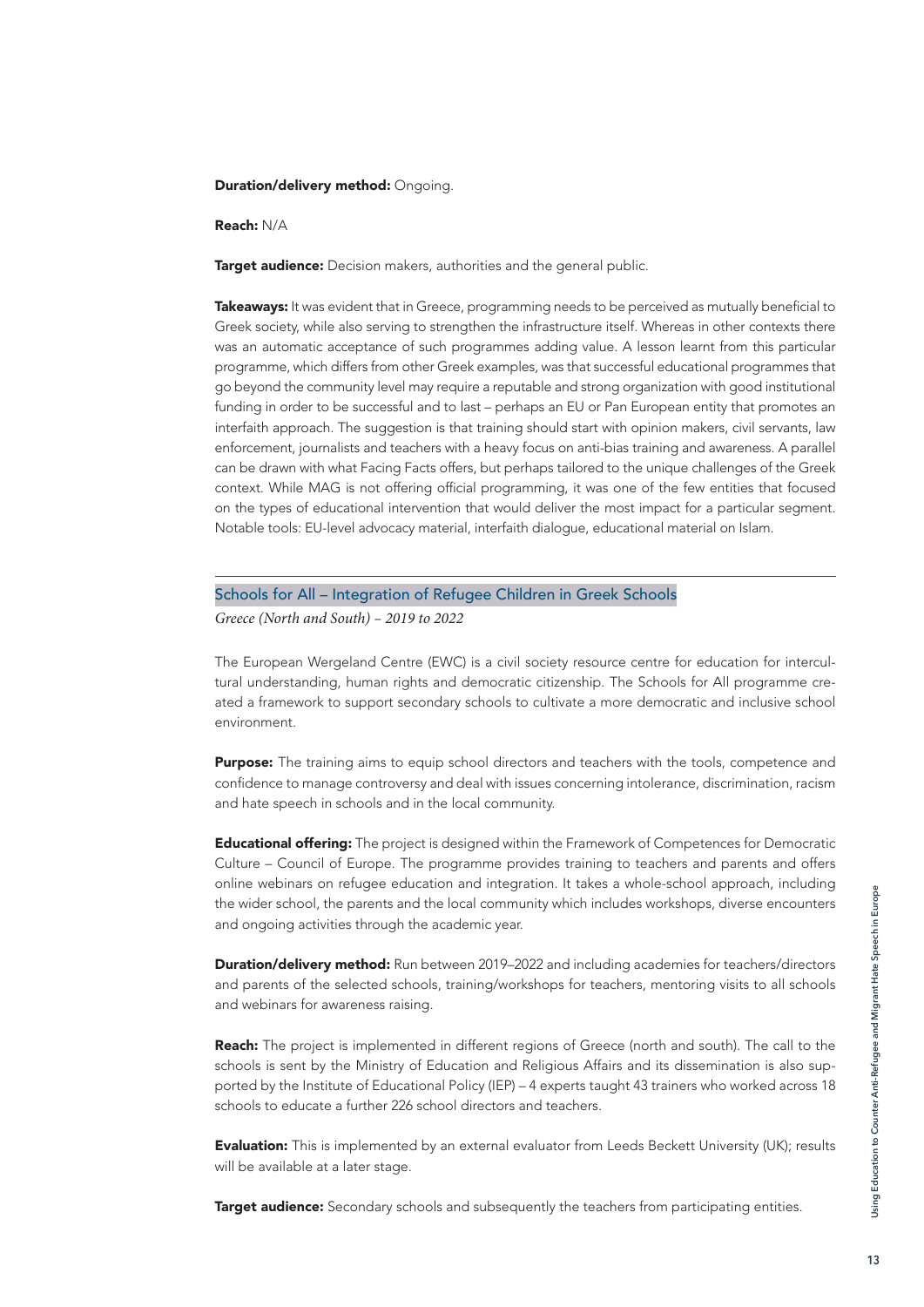Takeaways: The Schools for All programme takeaway is that while civil society programming is vital, there is often a shortfall when it comes to what government entities and authorities are doing to support public schools. Civil society programmes do have impact but often lack the resources, capacity and direction to support all local schools, especially where schools are experiencing new demographic intakes. *Notable tools: Schools for All methodology, educational resources and material, action plan guidelines, mentorship tools.*

### **MEERU**

*Portugal (North) – 2020 onward*

MEERU is a civil society organization that believes in the power of proximity in order to combat the social isolation and loneliness of refugees and migrants living in rural parts of Portugal. The youth training programme takes place across six cities – Viana do Castelo, Braga, Porto, Vila Nova de Gaia, Gondomar and São João da Madeira. The social media campaign raises awareness about accurate and timely understandings of migration, conflicts and stories.

Purpose: The youth training programme aims to provide students and young people with tools as well as experiences of diversity and understanding others as a means of making migration more understandable and accessible.

Educational offering: Training in schools, universities and youth groups to educate young people on migration, integration, diversity and human rights. The training is heavily based on using personal narratives and experiences to make migration stories accessible. The youth programme incorporates the human connection elements of the Aproxima programme. The training includes intercultural dialogue, ethics of hospitality, diversity and up-to-date information on migration trends and developments. The materials/toolkit include: three different training sessions, six short introduction/warm-up sessions and an online activities toolkit which was produced for the Covid- 19 lockdown.

**Duration/delivery method:** Face-to-face and online training and awareness.

Reach: In 2019, MEERU reached a total of 310 students – primary school, high school and university. In 2020 there were an estimated 120 middle school, high school and university students. Until June 2021, about 400 students were reached – middle school, high school and university. Additionally, 70 people from youth groups have been trained.

**Target audience:** Training – youth, school children, universities, informal youth groups and religious youth groups (often in more rural areas). Social media aims to target members of the general public who are not aware of, or educated on, current migration issues.

Takeaways: This programming is relatively new, but it is significant to this research in that it aims to use human encounters and dialogue as a means to engage youth in rural communities with countering anti-refugee and anti-migrant hate speech by overcoming the unknown. While further testing and evidence would be required, MEERU's approach is an important learning example of advocating for mutually beneficial and measurable programmes. Although MEERU does have a target audience, it could benefit from casting a wider net in rural areas. *Notable tools: youth engagement resources, dialogue tools.*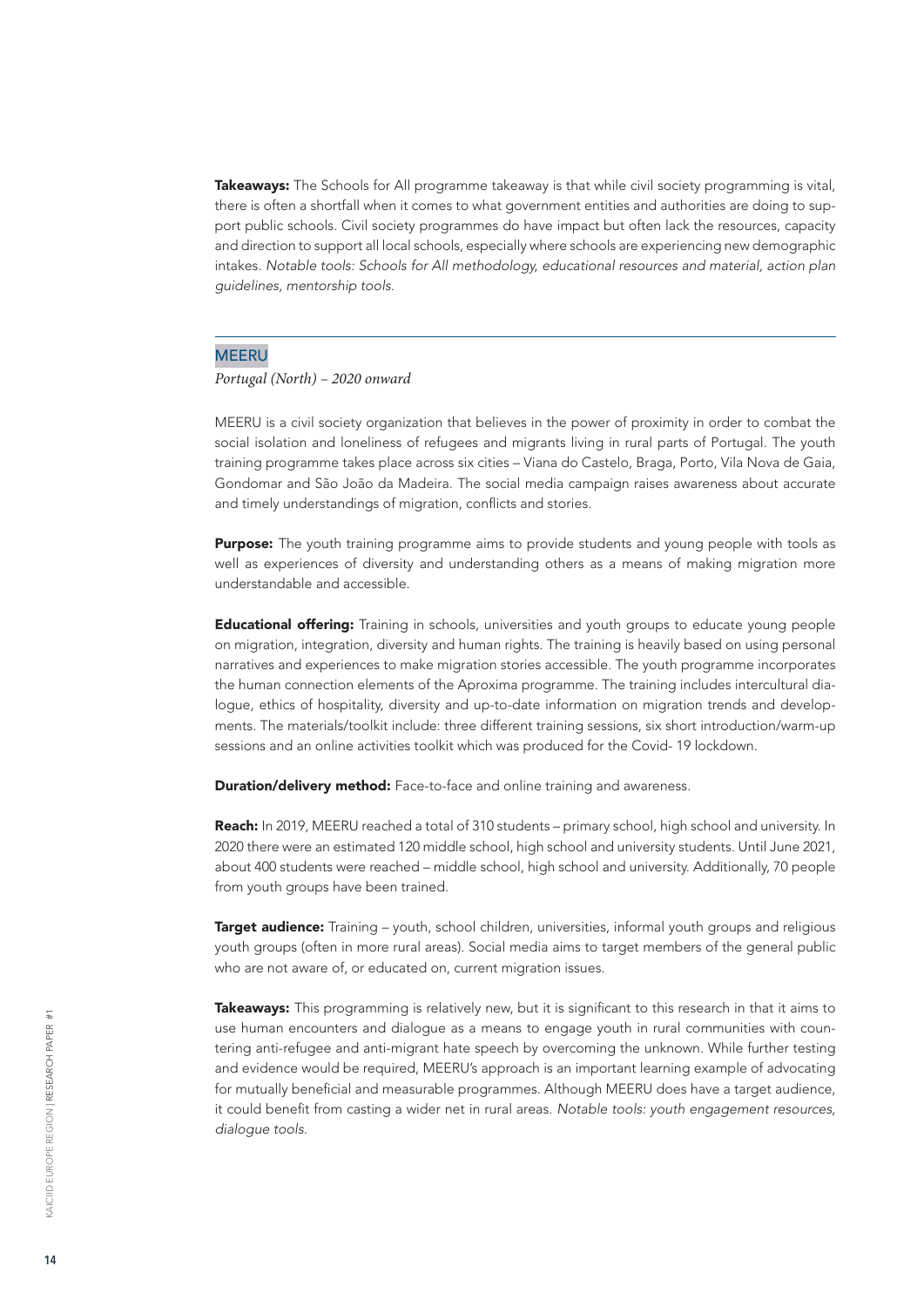### <span id="page-14-0"></span>**CASE STUDIES: CENTRAL EUROPE**

### Church of Germany and EVHN Lutheran University of Nuremberg

*Germany – 2017 onward* 

The focus of the two different Lutheran programmes is to train both professionals and volunteers to consider religious and cultural discrimination by drawing on moral arguments in the context of migration. This is the first such effort by the Church in Germany.

**Purpose:** Encouraging youth within parishes to embrace diversity and oppose racism and xenophobia, drawing both on Christianity and ethics overall. It also targets practitioners from all religious communities to support sustainable dialogue processes between communities, schools, social organizations and companies.

**Educational offering:** Religious education in schools and further interfaith dialogue training for volunteers and parish members was designed to cover knowing and appreciating one's own religion and the religions of others. It covers recognising democratic values as the basis for living together, opposing racism and xenophobia from sources of Christianity and making inclusion of religious and cultural heterogeneity the task of the entire education system. Full-time employees gain a degree through the two-year programme and graduates go on to work in communities or schools.

The training programme for intercultural and interreligious education (EVHN Lutheran University of Nuremberg) includes seven modules on knowledge about racism, hate speech and xenophobia, but also education about religious othering, religious radicalisation, antisemitism and postcolonial reflections. The programme has a decidedly interreligious focus to enable participants to break down stereotypes and offers more on colonial history and the rise of ant-Semitism and Islamophobia in migration.

**Duration/delivery method:** Participants must complete all of the modules and a final thesis over a two-year period.

Reach: There are two intakes of 20 participants every two years (approx. 150–160 to date).

**Target audience:** Programme 1 – schools and parishes; and Programme 2 – employees or managers in the social, pedagogical, therapeutic, nursing and pastoral fields of work.

Takeaways: A key takeaway from the German context is around how to use the existing formal religious education in schools to address how Christianity and its teachings, as well as interfaith dialogue, could be used as a basis for countering hate speech. Yet, while the programming covers a wide range of material, there is a risk that the approach is not adequately matched to some of the demographics. At the training programme level, like the Swedish and Norwegian examples given, a key learning is that it is most effective for members of the Church or related institutions to be trained and provided with specific examples and evidence of how religious creed counters hate speech before rolling it out more widely. Further research and exploration are required around how such a programme could target far-right members and if it only acts to encourage diversity and interfaith education or if it is able to address the drivers of hate speech.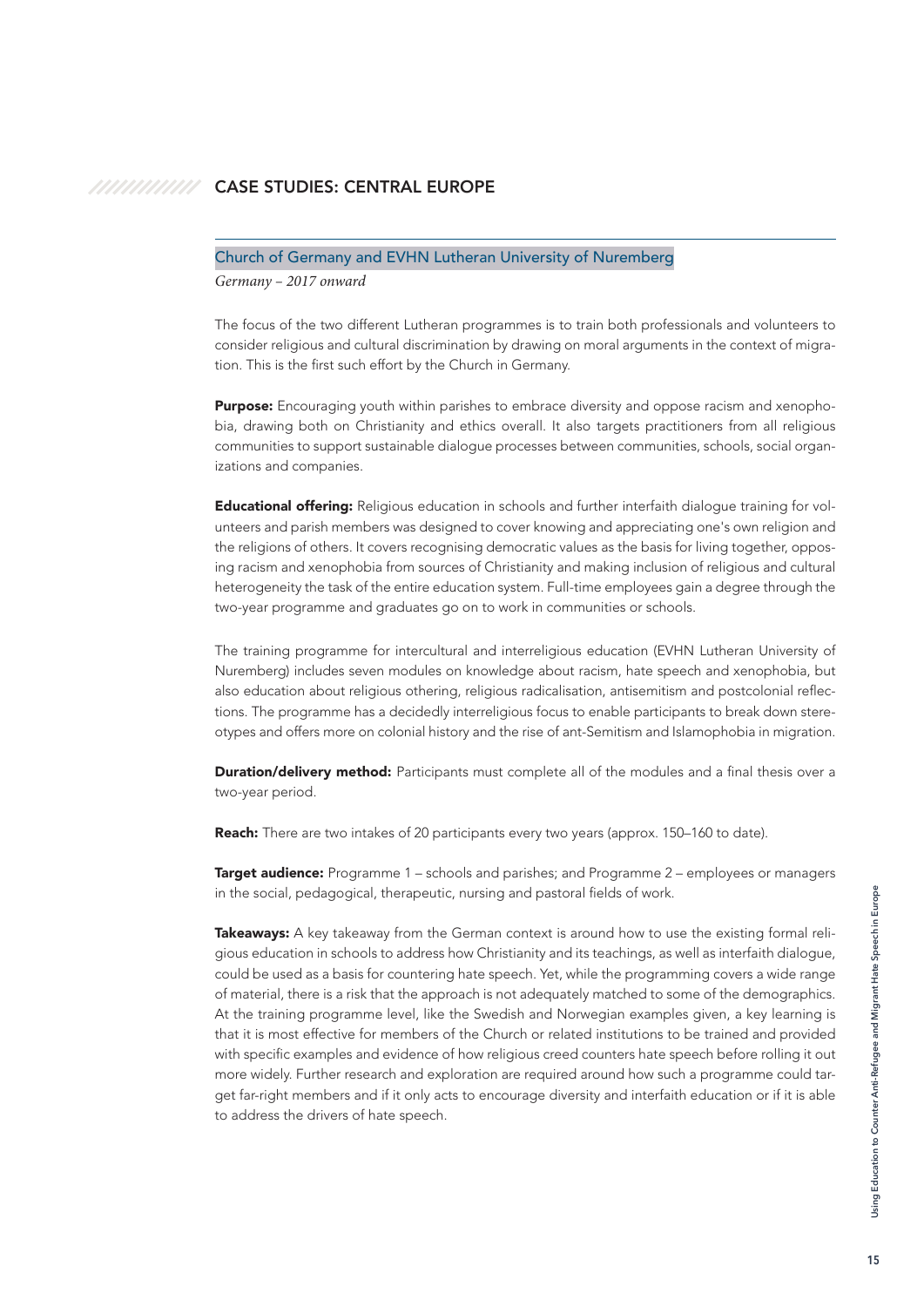### <span id="page-15-0"></span>Nahla *Bosnia and Herzegovina – 2015 onward*

Nahla is a Muslim organization that counters Islamophobia by working against discrimination through Islamic principles and through the reporting and monitoring of hate incidences. The Young Activist Programme provides young professionals with the tools, skills and knowledge to counter hate and discrimination, including hate speech as a precursor to hate crime. Programming works to equip the community and the authorities with knowledge on how to monitor, report and press charges related to hate speech and hate crime. The recent historical and ethnic conflicts in Bosnia and Herzegovina are a consideration in the programme design.

Purpose: The aim is to combat hate at its roots and give young people the tools to react to hate speech, including positive narratives to outweigh hate.

**Educational offering:** Nahla's activism and cooperation programme runs targeted programmes including a curriculum for the education of young activists, and targeting young professionals in fields such as law, media and social work. It aims to fight hate and discrimination using targeted activities, projects and case studies. A follow-on programme was introduced for the roughly 65 alumni activists to provide training and tools for work against racial and religious intolerance – for example, social media and event monitoring and reporting, countering media response and promoting freedom of religion and belief as a reactive campaign to hate speech and suppression. Nahla is also engaged in a "train the trainer" project that includes developing counter narratives and positive messaging graphics in collaboration with the European Union.

**Duration/delivery method:** Starting in 2015, it runs 3-month programmes twice yearly which include a weekly 3-hour session for 20–25 participants.

**Evaluation:** Written and verbal evaluation of the material itself, but impact is measured by the pursuits of the existing 65 activists.

Takeaways: A unique element of the programme is their ability to wed social activism, local context and education to specifically engage young professionals. This programme is also an indication of how legal frameworks may be in place around anti-discrimination and freedom of belief, but knowledge of the law, monitoring of its implementation and trust in whether it will protect victims remains an ongoing challenge for reporting and punishing hate speech and hate crimes. This provides another example of a lack of clarity between the role of FBOs and the state, especially regarding education on legal frameworks and coverage. *Notable tools: training materials, interreligious dialogue, activist networks, collaboration with global and European entities and authorities.* 

#### ///////////// CASE STUDIES: NORTHERN EUROPE

Social Sustainability – Church of Sweden

*Centred in Uppsala, Sweden but in all parishes – 2019 onward*

The Social Sustainability Programme is Lutheran and takes place within the dioceses. The Church's stance is that it must defend human rights and democracy and oppose discrimination. The programme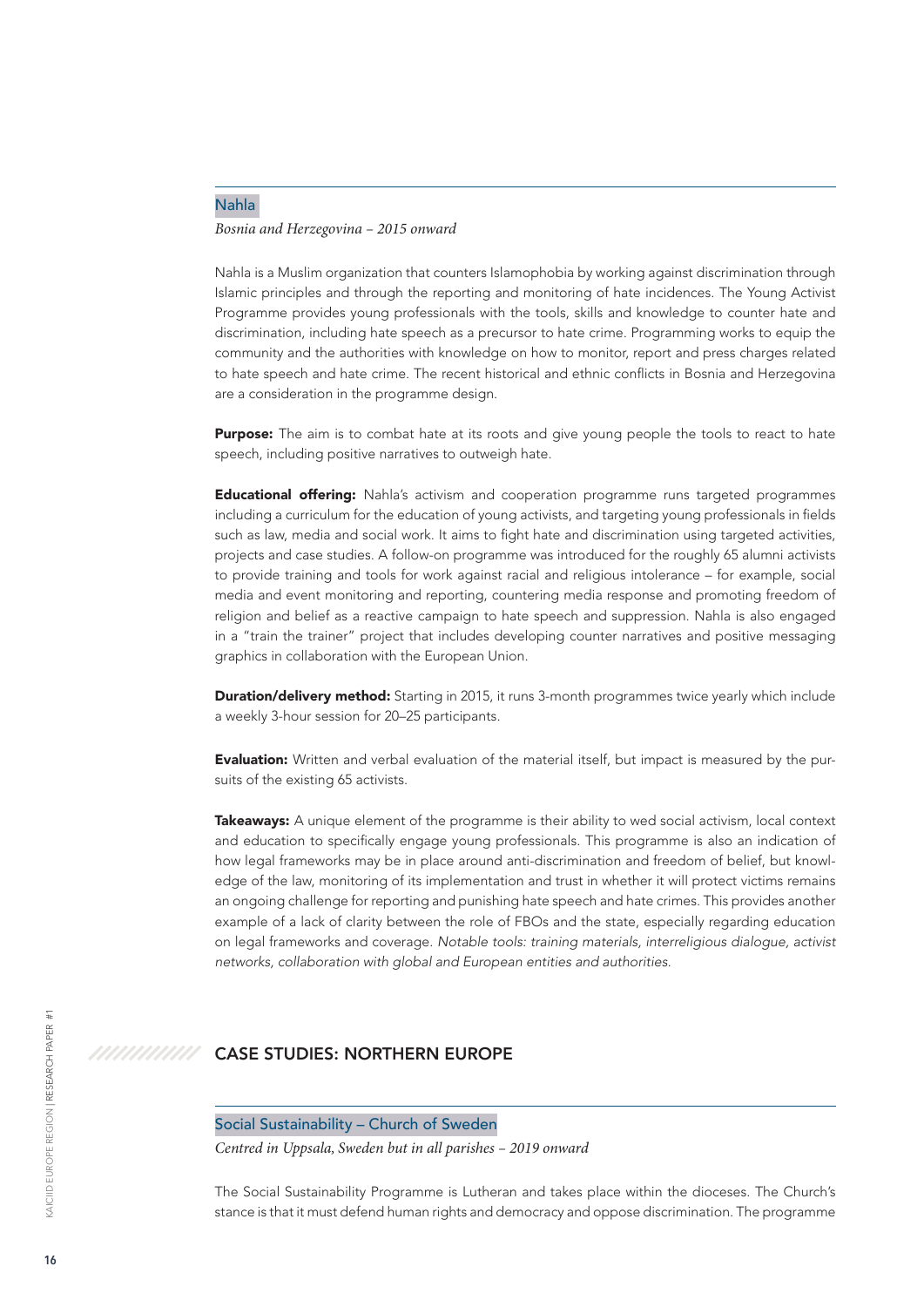was developed to explore migration, integration and social inclusion/diversity in churches as a means to foster what they term as "social sustainability."

Purpose: To create a network of parishes that collectively protect human rights and act against hate, linking this responsibility to Lutheran creed.

**Educational offering:** The training programmes are internally focused to educate everyone working with and for the Church as well as youth and parishes at large. The programmes predominately draw on existing training material from diverse sources as well as commissioned content.

Internal programme – includes a method for translating theology into practice by developing content on the connection between faith and social action based on creed. It also considers history and the root and role of human rights, drawing on different denominations and schools of thought on countering discrimination. It targets the role of parishes locally and the Church nationally, in acting against hate and offers guidelines and tools to be used in dialogue around human rights and hate speech in parishes. External programme – courses are created on a proactive and reactive basis, drawing on institutes, authorities and expert input.

**Duration/delivery method:** Ongoing face-to-face and online training sessions and workshops.

Reach: 1,400 to 1,500 people are trained in different courses related to human rights, racism, xenophobia and history. Seminars can have up to 300 people as they are open to all parishes.

**Evaluation:** Course numbers, discussions and meeting exposure are considered but the programme will seek solicit feedback and engage with participants over the long term.

Target audience: Internal: everyone working with or for the Church. External: All parishes, with a focus on youth.

Takeaways: While many religious leaders have taken a stance against anti-refugee and anti-migrant hate speech as covered earlier in this research, this programme demonstrates an educational approach that starts within the Church and works its way out. It demonstrates a defined link between the programming technique and one of its target audiences. *Notable tools: faith-based advocacy, resource libraries, training partnerships and collaboration, interfaith dialogue, targeted audience segmentation.* 

### A World of Neighbours

*Sweden with practitioners across all of Europe – 2015 onward*

The Church of Sweden's archbishop (Lutheran) set up A World of Neighbours as a welcoming movement rooted in the three Abrahamic faiths. It is also open to any other groups working in reception. It was created both for Sweden as a whole, the Church of Sweden and a network of practitioners across Europe.

**Purpose:** To build a network of practitioners that learn from each other, borrow best practices and share challenges through the creation of a community of practice.

**Educational offering:** A community of practice programme taking place over a 13-week period that meets twice a week, focusing on interreligious dialogue and knowledge-sharing. It is practitioner-led and there is no formal curriculum. Practitioners train each other and share best practices and learnings – for example, narratives in media, ways to use energy effectively to spread positive narratives versus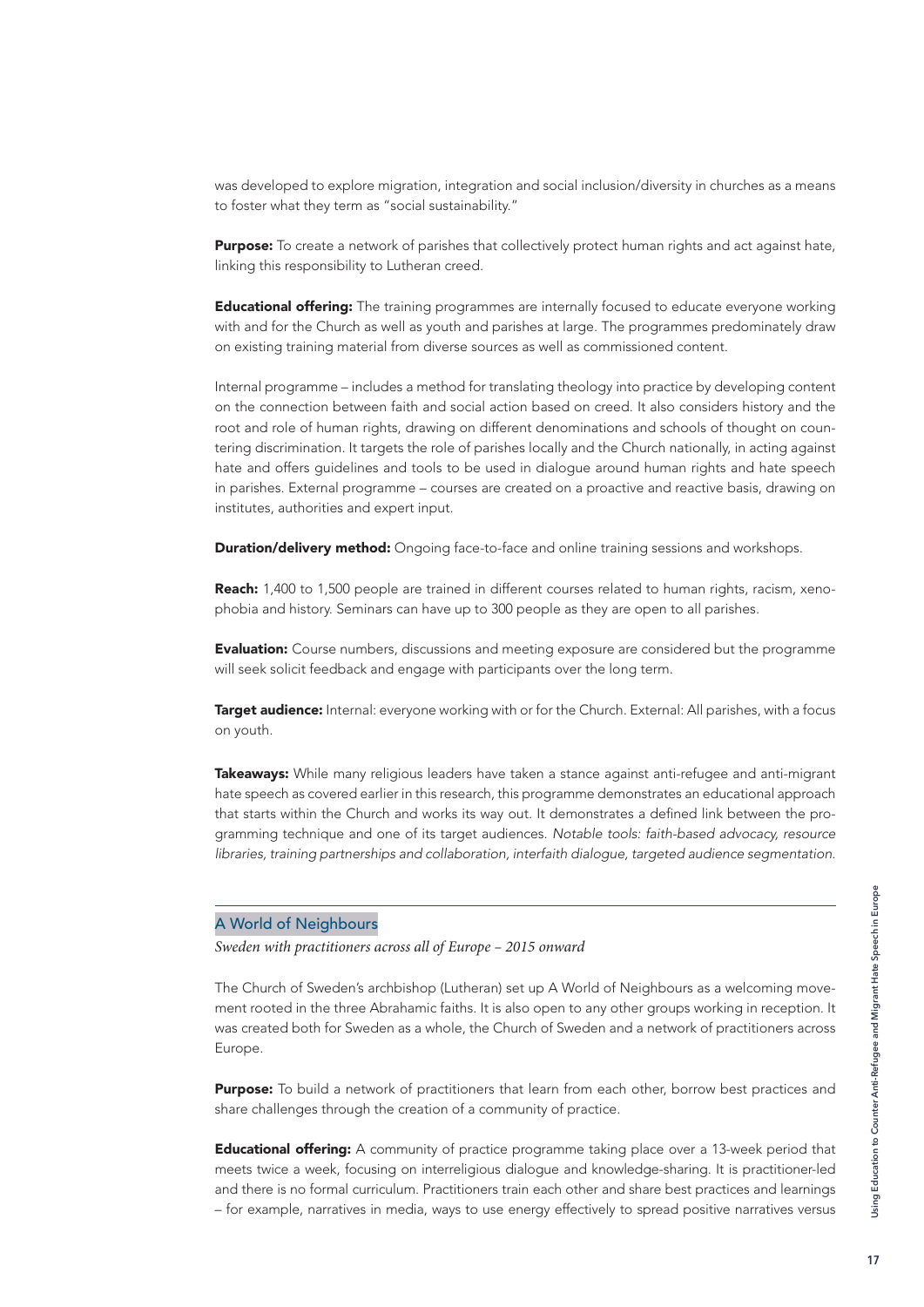just countering hate speech. It engages expert lectures, topical zoom webcasts and collaboration with other programmes including the Social Sustainability Programme, which is also included in this research.

**Reach:** A network of 60 practitioners.

Target audience: Faith-based practitioners.

Takeaways: A World of Neighbours counters hate by creating a community of practice that brings together practitioners across Europe to share best practice, address shared challenges and learn from each other's successes. It was cited by several interviewees as a useful resource in their work, indicating that such programmes can be scaled and offered widely across Europe. Yet, to date, their content and findings are derived from discussions between practitioners and would need to be developed and formalised to be offered more widely. A unique tool that they employ is inviting researchers to document their work as it evolves and asking them to share useful tools and tips from their other research findings to add depth to what was on offer. Notably, practitioners cited facing burnout and personal threats for countering hate speech. Notable tools: community of practice for sharing best practices, case studies and challenges, researcher engagement.

### Church of Norway and Dialogue Pilots

*Norway – 2016 onward*

The Church of Norway has a strong focus on interfaith dialogue. The Dialogue Pilots Programme is run by two Sunni and one Shia group, the Norwegian Humanist Association and the Church of Norway in Oslo. The training is done in coordination with the Faculty of Theology at the University of Oslo. The interviewee was a member of the Lutheran Church of Norway.

**Purpose:** Interreligious dialogue and communication among young people through the creation of the Dialogue Pilots.

**Education offering:** The faith and belief-based programme owners handle the training and praxis that take place in high schools and youth groups of various faiths. The course accounts for 20 of the 60 credits that students are required to take each academic year. Participants must take the course, pass the exam and complete the practice to be qualified as a Dialogue Pilot. The methodology is based on personal faith stories drawn from the Pilot's experiences – this often includes xenophobia, Islamophobia and anti-Semitism hate speech.

### Duration/delivery method: Yearly.

Reach: N/A

Target audience: University students.

Takeaways: The existence of a university-accredited pilot programme in itself is an important takeaway on how countering hate can be formally embedded within higher education. The peer-to-peer or university-to-high-school student element has the potential to be even more effective than clergy-led dialogue, but its generalist approach risks not being able to address the target demographics and their stances on migration within a given classroom. This programme is a joint effort between the university and multiple FBOs – a good example of collaboration. *Notable tools: interfaith dialogue curriculum and tools, accredited syllabi.*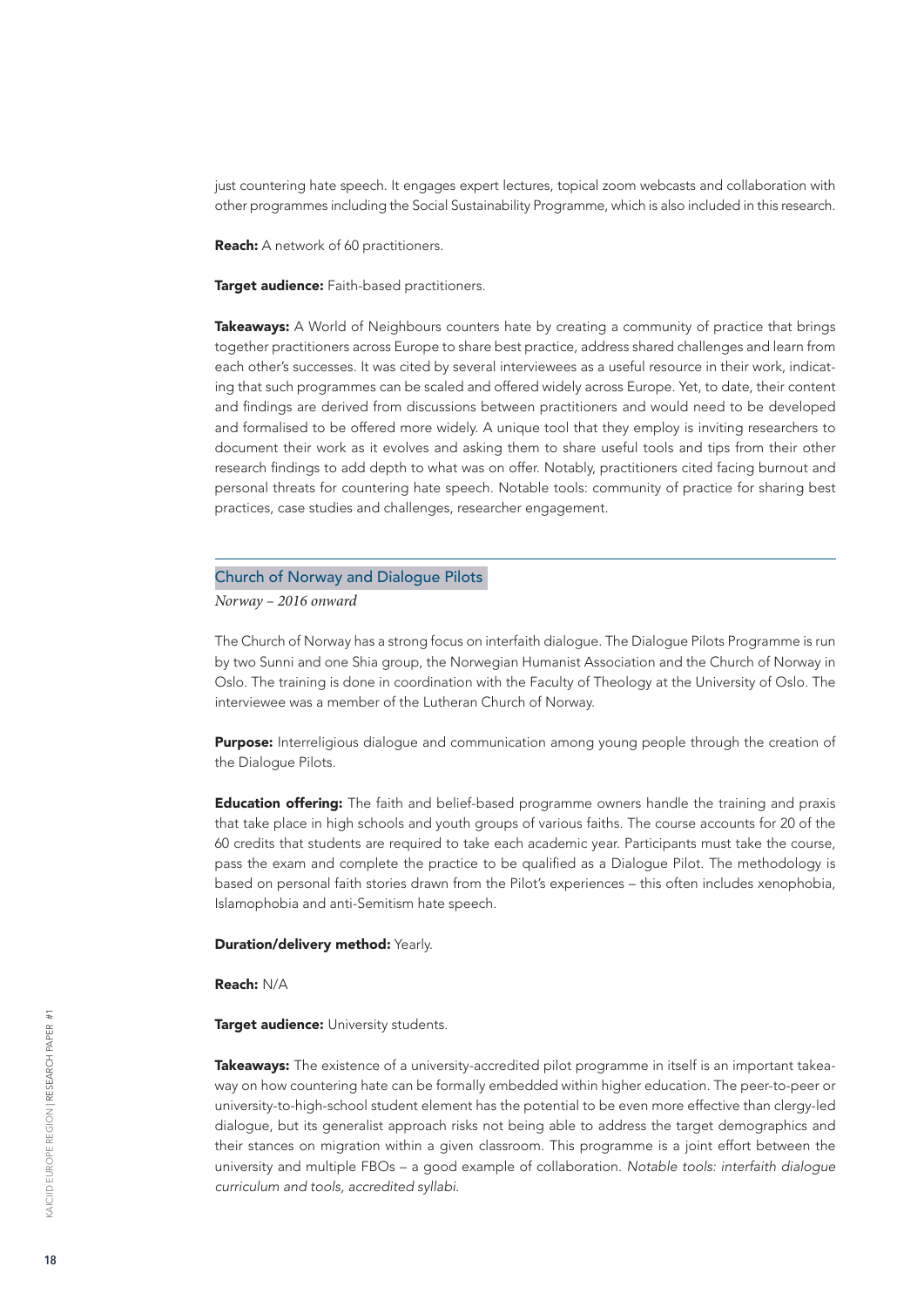# <span id="page-18-0"></span>Section 3: Case Study Insights and Takeaways

Surveying and mapping existing practices and programmes across Europe yielded a set of themes, including: 1) the absence of a clear breakdown of how official institutions, FBOs and civil society entities collaborate to counter hate speech via education for the wider population; 2) current programming shows gaps in defining the purpose of anti-hate speech education and does not effectively match programming types and approaches to the appropriate audiences and demographics; 3) few programmes target the groups and individuals who are most actively participating in hate speech and who are affiliated with anti-immigration and racist movements; 4) collaboration and knowledge-sharing in the form of working groups, communities of practice and resource databases is lacking; and 5) the historical cycles and contexts of hate speech in Europe are not always adequately considered as part of education.

### The Role of Education in Countering Hate Speech Within Society

/////////////

European, national and even school system-level initiatives for countering hate speech as an established part of education are mostly lacking. At a country level, many practitioners and individuals face challenges in understanding what anti-hate speech policy covers, how it is implemented and their role in preventing, addressing and reporting hate speech – whether it be online, in schools, within government entities or public spaces. A key theme was a recurring expression of interest from practitioners and programmers on how state entities can introduce education to counter hate speech in school curriculums and how this could be formalised for public servants, law enforcement and policy and decision makers. This could greatly alleviate the challenges many organizations face in accessing the resources or material on the drivers and trends in hate speech and how to address it.

In terms of how the education is delivered by the varying players, the balance between official content and FBOs working within the wider community was unclear in most countries. There are undeniably many instances of publicly funded and driven initiatives, however, the majority of the interviewees cited that their own programming was often not linked to policy or official content due to lack of resources or knowledge, with some cases intending to fill a perceived gap in policy. Certain governments do provide resources on areas like citizenship and diversity training, yet there is a demonstrated gap in ownership, coverage and coordination regarding how the education is offered. Select practitioners cited that state material was often not applicable to the current refugee and migrant context and failed to include some of the historical drivers of migration.

There is also a lack of clarity on who determines the curriculum in different spheres, i.e., the classroom, the place of worship or on the job. In many European nations, governments and local authorities are less active and have less oversight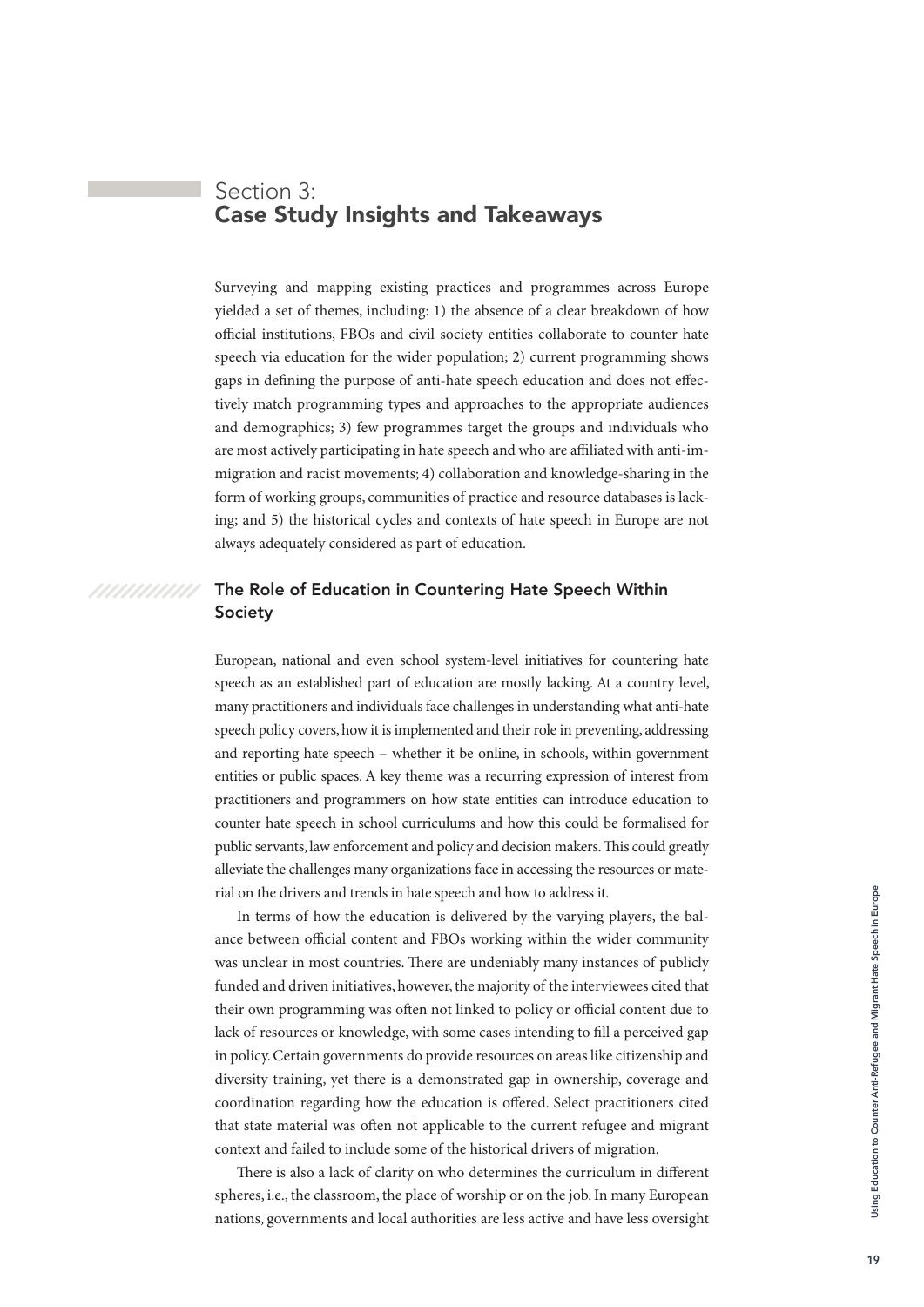<span id="page-19-0"></span>when it comes to programming, compared to FBOs and civil society. While not considered in this context, in many places the private sector is influential in creating hate speech policies and monitoring online hate. The private sector often collaborates directly with governments, posing a potential risk in that companies can act to censor freedom of speech or fail to stem inflammatory hate speech that can be a precursor to hate crimes.

FBOs can and often do play an important role by engaging their congregations and communities through faith-based advocacy. Yet, it is intrinsically problematic if FBOs or grassroots civil society entities become a substitute for state-led education and programming. Faith-based programming can be a partner and collaborator, complimenting education within the public space and bolstering relevant policy. While the state regulation of education programming to counter hate speech is not recommended, there is significant risk in FBOs owning or determining this space by default if not legally mandated, instead of complimenting and expanding on public offerings. Even within the FBO space, it was evident that interfaith dialogue and coordination is limited and differs from country to country and denomination to denomination.

#### ///////////// Defining Purposes, Approaches and Targets

The majority of those interviewed operated with somewhat generalised purposes, where the link between what the programme offered and how it would impact trainees was underdefined. Programmes were categorised by type to include facilitating human encounters with refugees and migrants, positive messaging, reporting and anti-bias, dialogue, advocacy and inclusion, although only a select few programmes articulated their specific purpose beyond the themes. Objectives that could be considered include working to prevent hate speech, focusing on re-educating and deradicalising groups, or in some cases, supporting regulation or censoring hate speech.

Taking this argument further, there are some programmatic and methodological gaps in linking what types of education are most effective at reaching each audience, i.e., can positive messaging influence organised anti-migration groups or individuals, does reporting hate speech prevent it in the public arena and does it get to the root cause of this hate?

Distinct trends emerge across programmes that adhere to the most prevalent approaches. Faith-based advocacy combined with positive messaging, dialogue and inclusion-focused programming were most commonly employed within the case studies and external research. All 13 FBOs cited that they drew on their creeds, morality and "doing right in the name of faith" as evidence to support how religion should intrinsically counter anti-refugee and anti-migrant hate speech. The programmes that employed a training methodology and had a documented curriculum or training content in place appeared to be able to reach a wider audience. This was evident in Facing Facts, CHANGE, Schools for All, and the Dialogue Pilot Programme of the Church of Norway. Social Sustainability had a similar capacity given its access and sourcing of existing content.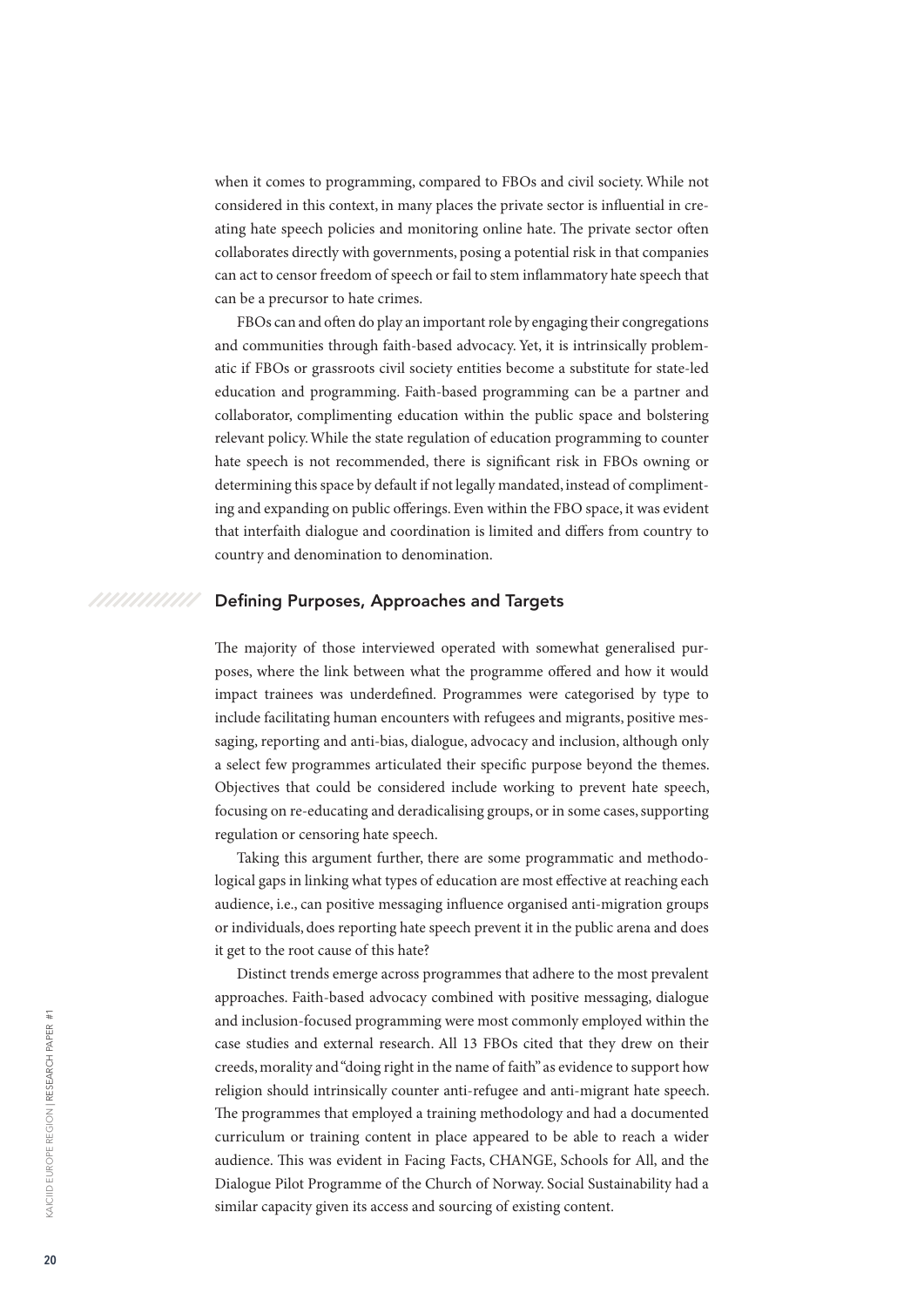<span id="page-20-0"></span>Training programmes being developed relatively organically, often based on a perceived need within a community or country, was a reoccurring theme across most entities. Few programmes have matured to a point where their programming and the demarcating of their target audiences is based on analysis and data that is derived from the drivers and root causes for hate speech. While there is value in grassroots programming and localized solutions, more developed understanding and research on the drivers of hate speech could help expand on educational programing and create a stronger base of practices that can be used more widely, especially when targeting harder to reach segments of the population.

### Target Audience

/////////////

While several of the organizations did conduct consultations as they developed programming, few said they engaged migrants and refugees or anti-immigration and extremist groups. These perspectives are useful as part of content creation and to measure impact. Additionally, there was a marked lack of mapping of target audiences. Without specifying and understanding the audience, programmes cannot link what offerings are best suited to different groups, what the desired impact of a given training is and why.

Many of those interviewed mentioned engaging policymakers, law enforcement and educators in developing or amending their material, but in only three instances was there a clear correlation between the aim of the programme and how the target audiences and partners were engaged. While nine of the programmes cited taking a consultative approach to designing their programmes, the range of those they engaged varied widely. Only a few focused on bringing the voices of refugees and migrants into their programming, and none cited measuring whether their programme resulted in perceived improvements for the refugees and migrants as part of the evaluation.

The correlation between the programming approach was lacking in most cases, e.g. whether it aims to counter negative stereotypes, educate on how to report illegal hate speech or draw on faith-based advocacy, and what audiences can be best reached by this intervention. This gap in prioritizing the target audience and then matching an educational approach to that demographic remains a major obstacle. This gap can impact the development of meaningful and targeted content, evaluating the effectiveness of the training material, and understanding how it is received by trainees.

Some programmes such as CHANGE, Facing Facts and Schools for All were clear on who they wanted to target, whereas others included a wide range of audiences who it can be assumed require different techniques and approaches based on their roles and relationships to using or supporting hate speech. The Swedish, Norwegian and German churches did acknowledge that their parishes included far-right and anti-refugee groups and individuals, but they did not cite engaging with them or soliciting their perspectives as part of their consultative methodology.

All of the interviewers touched on the fact that they needed to adapt the context for the audience, including a growing awareness of the need to focus on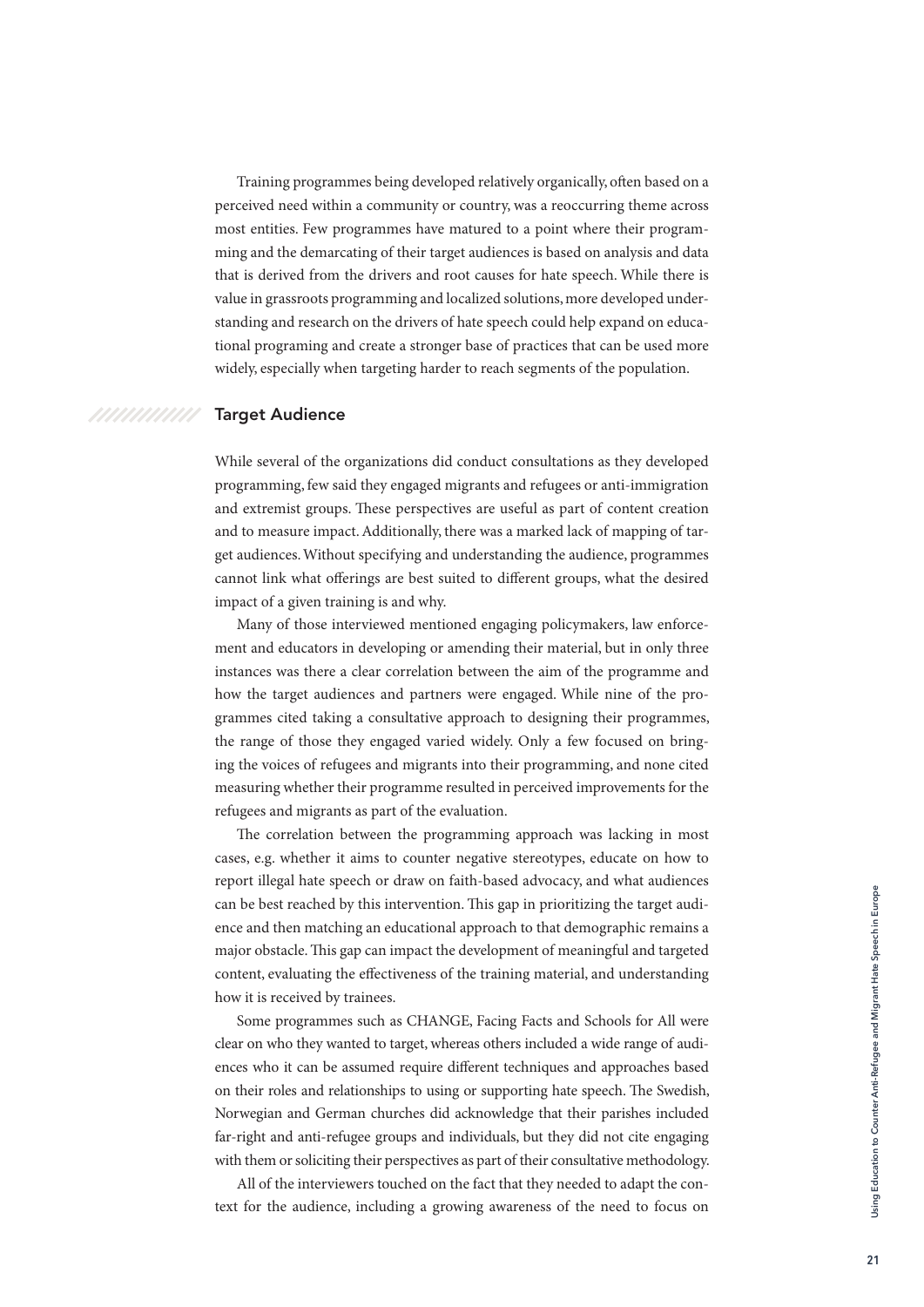<span id="page-21-0"></span>varying segments of society – early education was a key starting point for all. The target demographics that were identified by practitioners and in the literature include children, youth, educators, social workers, faith communities, migration officials, decision makers, policy people, authorities, law enforcement, the "movable middle" and the far right.

#### ///////////// Focus on Anti-Immigration Groups and Individuals

A widespread omission in many educational programmes is a focus on deradicalisation, targeting far-right groups and religious extremists of all faiths, as well as exploring the societal conditions and circumstances of their emergence. None of the surveyed programmes targeted these groups. Only one interview focused on the deradicalisation of foreign fighters and support for their families who experienced hate speech in their communities in Europe. Most of the programming targeted the "movable middle" or those predisposed to more tolerant mindsets. Even in cases where a congregation statistically included anti-immigration or far-right supporters, such as the churches of Norway, Sweden and Germany, there was no indication of adjusting content to reach them. Likewise, many programmes fail to define whether their aim is to change perceptions and tackle hate or to educate audiences against using derogatory and hateful speech itself, though the vast majority lean towards the former.

#### ///////////// Knowledge-Sharing, Collaboration and Evaluation

There is a need for increased coordination across FBO programmes and the overall sector, including state and civil society initiatives. Only a few programmes drew on material or insights from other organizations. Given that hate speech education remains fragmented, practitioners can continue to take a more active role in documenting and sharing their content and evaluations. While many programmes conduct self and third-party evaluations, the lack of accessible data regarding the challenges, successes and participant and facilitator feedback remains a hurdle in learning from or leveraging the practices and materials of others in an effective manner.

Lutheran, Jesuit and Quaker organizations do focus on engaging with members across Europe. Most organizations cited a growing appetite among the majority of FBOs to collaborate more extensively across faiths, particularly interactions among the Lutheran, Quaker, Jewish, Muslim and Jesuit organizations. The majority of interviewees were extremely interested and motivated by learning about the work of others and sharing best practices as an outcome of this undertaking.

In terms of evaluation, metrics to measure the effectiveness of educational programming in countering hate speech are challenging to develop, yet it is evident that if the programme's purpose is well-defined and linked to its target audience, this would support efforts to quantify and qualify results. While questions about impact measurement and performance frameworks are often complex and operational, they remain an important factor for funding and expanding these programmes.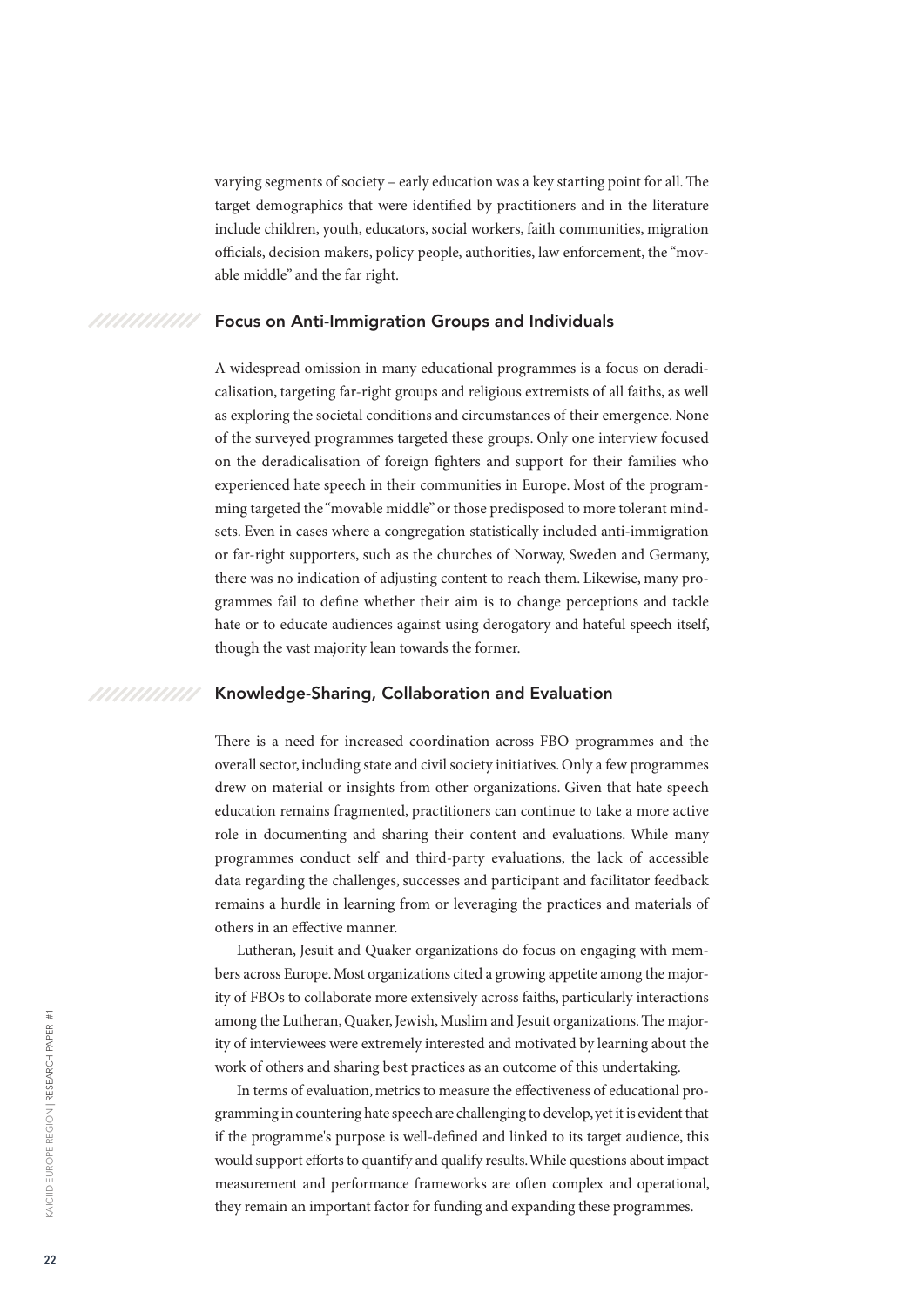#### <span id="page-22-0"></span>///////////// Historical and Geographical Context

Cycles of hate speech are not new or specific to the current refugee and migration trends; and while target groups change, the rhetoric and messaging remains the same, or similar. It is recommended that hate speech against migrants and refugees be addressed as a distinct challenge that considers the political climate, integration and causation of migration, and also within the greater context of historical racism, xenophobia and generalised hate speech. As this cannot immediately be measured, further research is needed to ascertain whether programmes that consider the wider issues of hate, including historical context, systemic dynamics and trends, have more or less impact than those focusing on countering current issues, targeting specific groups.

In 9 (8 FBOs and 1 civil society entity) out of 15 interviews it was revealed that previous trends of hate speech had been experienced, in some form or another over the last several decades, in a different context from the current anti-refugee and anti-migrant focus. The political and popular rhetoric within a given country or region and its policies often influence the normalisation of hate speech and its spread. In countries where refugees and migrants were entering as their first point of entry, the prioritisation of anti-refugee and anti-migrant hate speech tended to be lower than for other basic services.

An additional challenge in addressing these cycles lies in how to protect and educate practitioners themselves – 6 out of 13 FBOs cited being directly targeted, threatened or harassed for their work with refugees and migrants, something that often happens during times of elevated hate and xenophobia such as in 2015. The Archbishop of the Church of Sweden decided to withdraw from Twitter in April 2021 after being targeted by an overwhelming amount of hate speech.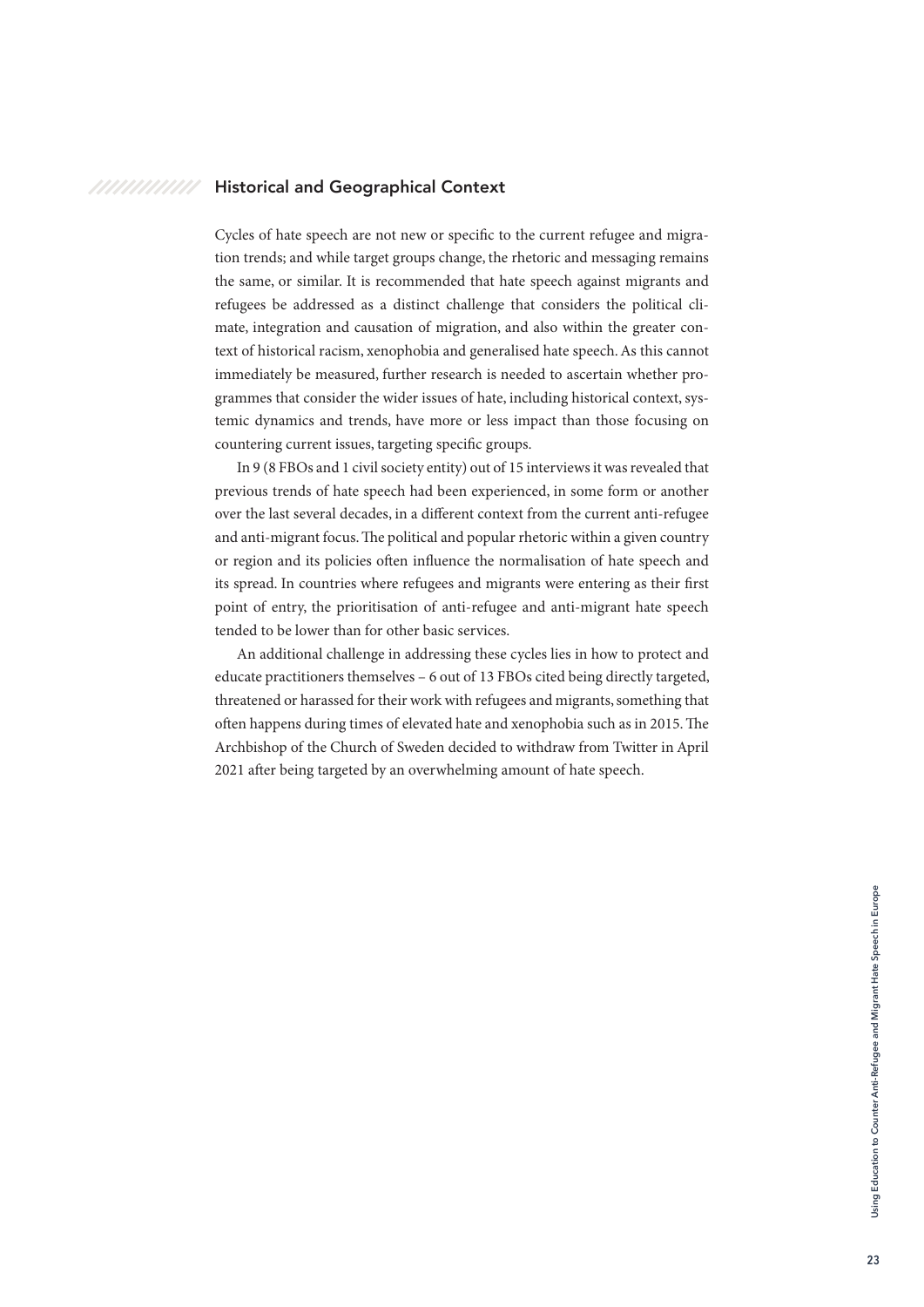# <span id="page-23-0"></span>Section 4: Conclusion

FBO educational programming has been developed as a means to counter local trends in hate speech and to work at a European level. Although the programming is varied, targets distinct populations and there is strong commitment, it would benefit from further development and expansion as well as a better understanding of the drivers of hate.

For educational programmes to act as levers in stemming hate speech and its underlying causes, significant efforts and collaboration are required from member states, relevant government entities and FBOs themselves. Resources, public sector guidance and fragmented knowledge represent challenges to further developing the types and impacts of educational campaigns.

A significant barrier is the inadequate understanding of underlying drivers, causations and triggers of hate speech within divergent segments and groups within society. This includes considering the historical context of Europe's involvement in the transatlantic slave trade, the colonial era and armed conflicts in what are today some of the leading refugee-producing nations as part of formal education. Without drawing on at least some of these primary and secondary drivers of hate speech, and subsequently correlating them with particular profiles and groups within a given society, there is a serious risk that programming will continue to target a limited demographic that is not responsible for perpetuating hate speech, but instead is perhaps only stereotyping or underinformed. If programmes countering hate speech continue to rely on organic evolution and reactive measures, they may not cause harm, but they are less likely to be effective.

This risk is compounded by a serious deficit in programmes that seek to address hate groups, far-right movements, supremacy groups, religious extremists and political parties. These groups and individuals are often the most vocal online and within the public space, therefore their influence can normalise hate speech and negative stereotyping amongst the same "movable middle" that the majority of current educational programmes engage. While there is no guarantee of successfully re-educating them, hate speech programming cannot sideline or disregard the groups or individuals who are most actively using hate speech, such as anti-immigration and white supremacy groups.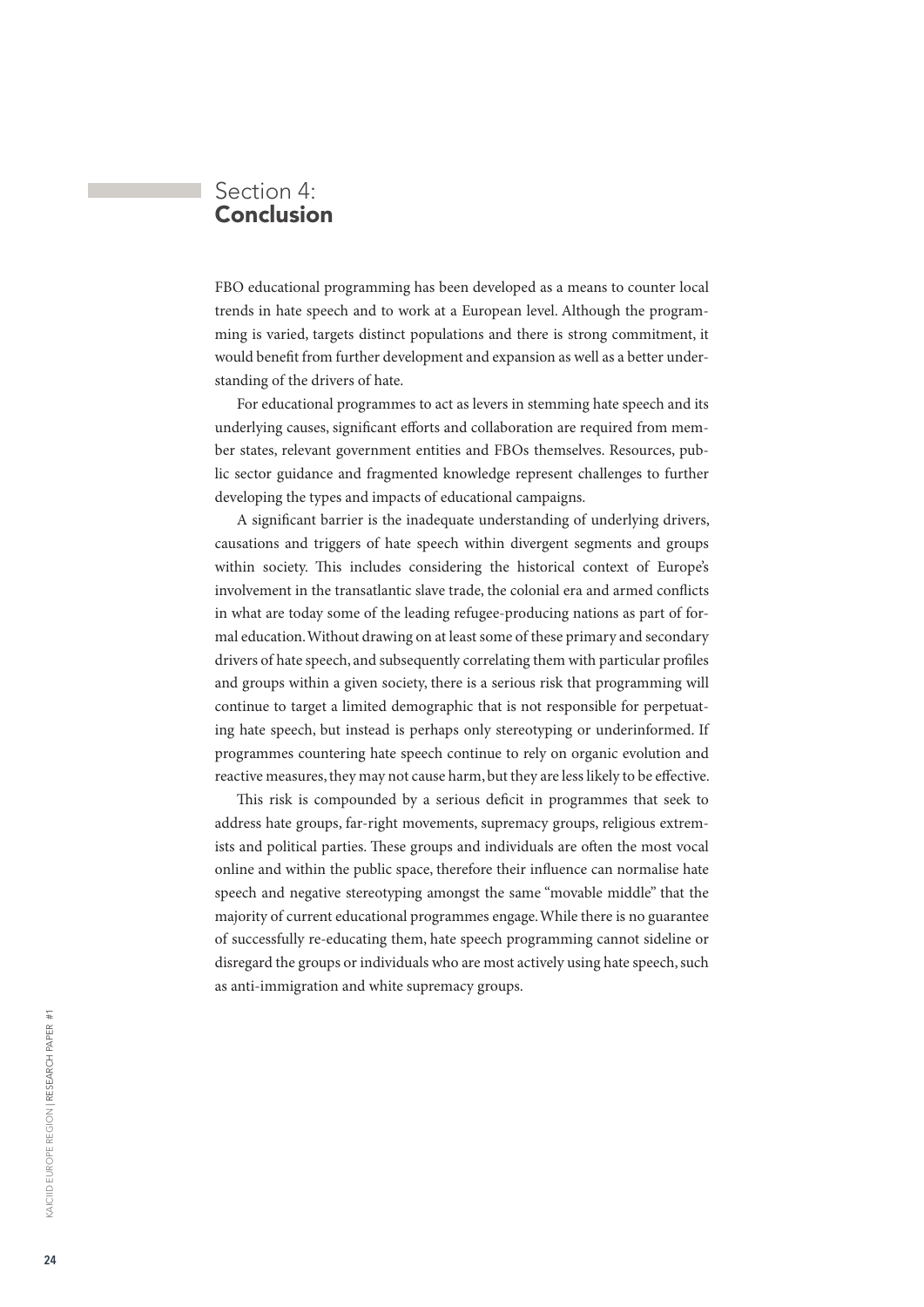# <span id="page-24-0"></span>Appendix 1: Glossary of Terms

**Civil society organization:** a group operating within a community in a way that is distinct from both government and businesses

**Europe-wide:** all of Europe irrespective of EU member status

**FBO:** faith-based organization

Faith-based communities: communities or groups that identify with a particular belief system or faith

Interviewees: individuals or organizations that participated in interviews or written Q&As as primary sources for this research

KAICIID: King Abdullah bin Abdulaziz International Centre for Interreligious and Intercultural Dialogue

Migrant: an individual who has left his/her country of origin for political, economic or other motives but is not eligible for refugee status within Europe

Movable middle: societal demographics sympathetic to a way of thinking that can be easily convinced or educated in the same direction

National level: European country level

State: relating to government, including local, state or EU bodies

Practitioners: anyone working to counter hate speech through initiatives, programmes, advocacy or education

Refugee: an individual unable or unwilling to return to his/her country of origin owing to a well-founded fear of persecution based on race, religion, nationality, membership of a particular social group or political opinion – in this context, it includes people eligible for legal refugee status within Europe

# Appendix 2: Selection Criteria Matrix

### **Criteria 1: Established programming or existing resources**

Formal education, toolkits, ongoing awareness campaigns, coalitions etc. that are either fully or partially focused on countering hating speech and xenophobia towards or amongst refugees and migrants

### **Criteria 2: Purpose/intent has an impact on countering hate speech**

The purpose, aim and method of the programming is focused on a means of educating or raising awareness to counter hate speech with a full or partial focus on migrants and refugees

#### **Criteria 3: Relevant organization**

Fits into the category of FBO or NGO, civil society, public or private sector in Europe

### **Criteria 4: Geographical spread**

The programme is run or has a chapter within Europe

### **Criteria 5: Recent/timeliness**

The project took place post-2015/2016 or was established before but remains ongoing

#### **Criteria 6: Accessibility of data**

There is publicly available or accessible data, or an interview or questionnaire can be obtained from the organiser

#### **Criteria 7: Measurable impact**

Impact and reach will be evaluated during interviews and data collection phase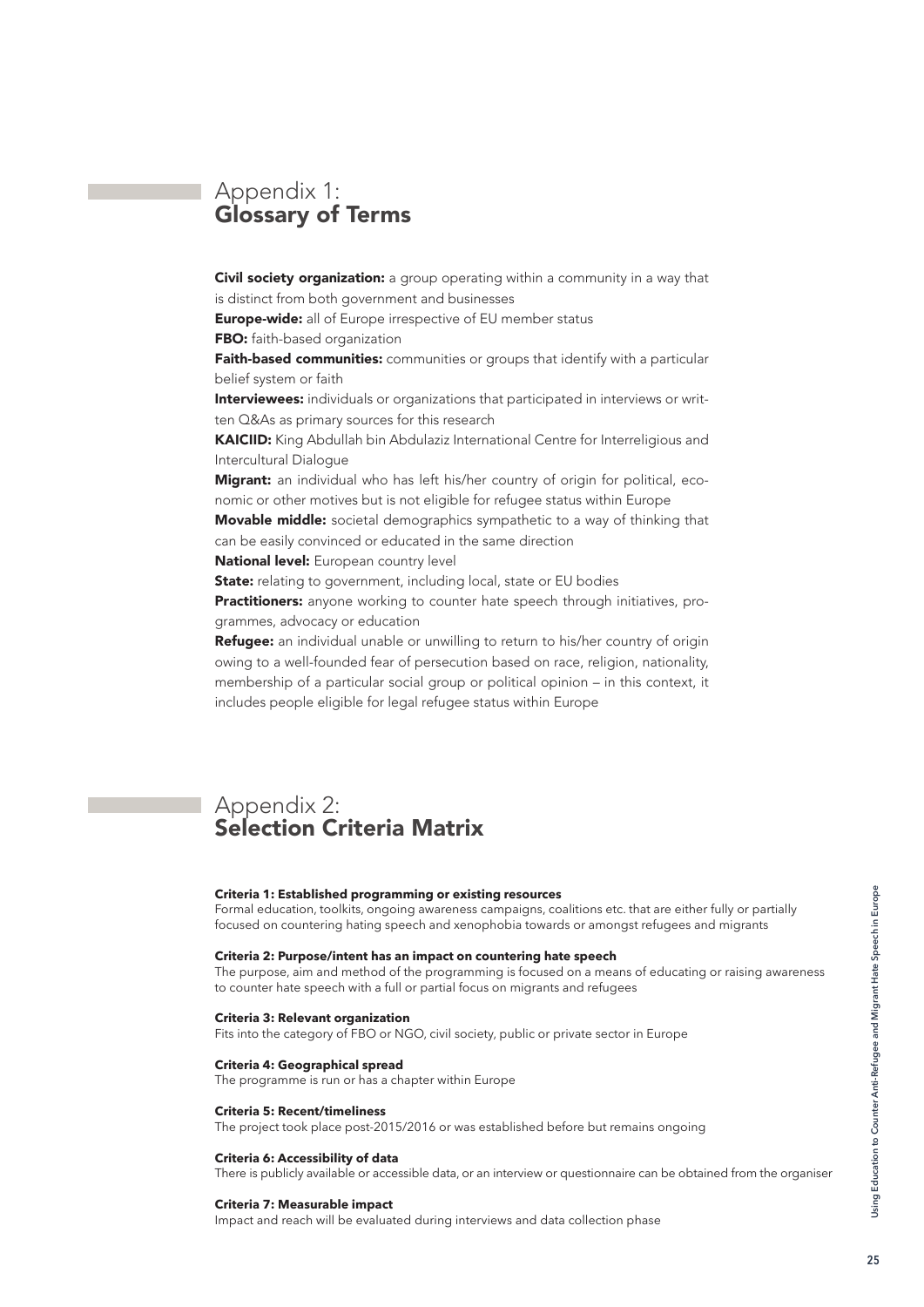# <span id="page-25-0"></span>Appendix 3: Interviews

| <b>ORGANIZATION</b>                                | <b>COUNTRY</b>                  | <b>INTERVIEW</b> |
|----------------------------------------------------|---------------------------------|------------------|
| Lutheran World Federation (Global/Europe)          | Europe                          | 19 May 2021      |
| Lutheran World Federation (Church of Norway)       | Norway                          | 26 May 2021      |
| Lutheran World Federation (Church of Germany)      | Germany                         | 3 June 2021      |
| Finn Church Aid Programme - Shoulder-to-Shoulder   | Finland                         | 10 June 2021     |
| Muslim Association of Greece*                      | Greece                          | 27 May 2021      |
| Apostoli                                           | Greece                          | 21 May 2021      |
| Quaker Association                                 | UK, Belgium and Pan European    | 31 May 2021      |
| A World of Neighbours                              | Sweden                          | 21 May 2021      |
| Church of Sweden Programme - Social Sustainability | Sweden                          | 7 June 2021      |
| <b>JRS</b>                                         | Belgium + Pan European          | 3 June 2021      |
| <b>CEJI</b>                                        | Belgium + Pan European          | 3 June 2021      |
| Caritas                                            | Pan European                    | Q&A in 2021      |
| Schools for All                                    | Greece                          | Q&A in 2021      |
| Nahla                                              | Bosnia and Herzegovina + Serbia | 15 June 2021     |
| <b>MEERU</b>                                       | Portugal                        | 16 June 2021     |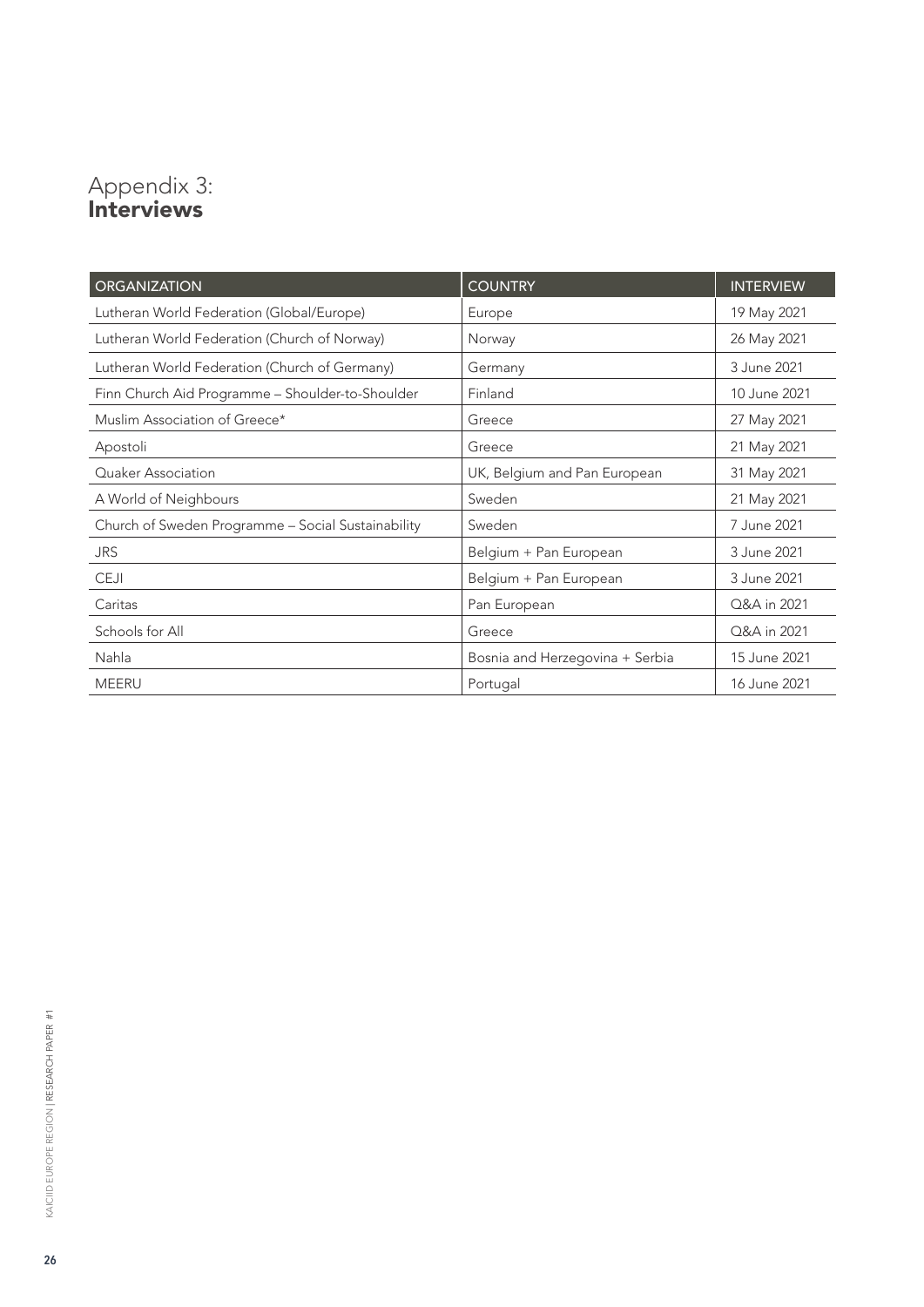# <span id="page-26-0"></span>References

<sup>i</sup>KAICIID, *"The power of words, the role of religion, media and policy in countering hate speech"*  [https://www.kaiciid.org/what-we-do/power-words-role-religion-media-and-policy-countering-hate](https://www.kaiciid.org/what-we-do/power-words-role-religion-media-and-policy-countering-hate-speech)[speech](https://www.kaiciid.org/what-we-do/power-words-role-religion-media-and-policy-countering-hate-speech), accessed 7 July 2021.

ii Paz, Montero-Diaz and Delgado, Hate Speech, *A Systematized Review*, Sage Journals: [https://journals.](https://journals.sagepub.com/doi/full/10.1177/2158244020973022) [sagepub.com/doi/full/10.1177/2158244020973022,](https://journals.sagepub.com/doi/full/10.1177/2158244020973022) November 2020.

iii United Nations, Office on Genocide Prevention and Responsibility to Protect, *United Nations Strategy*  and Plan of Action on Hate Speech, published 2018: [https://www.un.org/en/genocideprevention/hate](https://www.un.org/en/genocideprevention/hate-speech-strategy.shtml)[speech-strategy.shtml](https://www.un.org/en/genocideprevention/hate-speech-strategy.shtml) accessed 22 August 2021.

iv Walters, Brown and Wiedlitzka, *Causes and Motivations of Hate Crime*, Equality and Human Rights Commission, Published 2016: [https://www.equalityhumanrights.com/sites/default/files/research-report-](https://www.equalityhumanrights.com/sites/default/files/research-report-102-causes-and-motivations-of-hate-crime.pdf)[102-causes-and-motivations-of-hate-crime.pdf](https://www.equalityhumanrights.com/sites/default/files/research-report-102-causes-and-motivations-of-hate-crime.pdf)

v Commission of Europe, *European Commission Against Racism and Intolerance*, [https://www.coe.int/](https://www.coe.int/en/web/european-commission-against-racism-and-intolerance/hate-speech-and-violence) [en/web/european-commission-against-racism-and-intolerance/hate-speech-and-violence,](https://www.coe.int/en/web/european-commission-against-racism-and-intolerance/hate-speech-and-violence) accessed 22 July 2021.

vi Interview #3, 3 June 2021.

vii WACC Europe, Communication for All, *"We must counter hate speech against migrants and refugees,"* <https://waccglobal.org/we-must-counter-hate-speech-against-migrants-and-refugees>, accessed 23 June 2021.

viii Vatican Basilica, His Holiness Pope Francis, cf. *Homily at Mass for the World Day of Migrants and Refugees,* 2018, [https://www.vatican.va/content/francesco/en/homilies/2018/documents/papa](https://www.vatican.va/content/francesco/en/homilies/2018/documents/papa-francesco_20180114_omelia-giornata-migrante.html)[francesco\\_20180114\\_omelia-giornata-migrante.html,](https://www.vatican.va/content/francesco/en/homilies/2018/documents/papa-francesco_20180114_omelia-giornata-migrante.html) accessed 7 June 2021.

ix BIC, Biannual Conference of INGOS in Europe, *Social Cohesion and Inclusion Session*, 2017, [https://](https://www.bic.org/news/bic-attends-biannual-conference-ingos-council-europe) [www.bic.org/news/bic-attends-biannual-conference-ingos-council-europe,](https://www.bic.org/news/bic-attends-biannual-conference-ingos-council-europe) accessed 6 July 2021.

x Council of Europe, *No Hate Speech Movement Youth Campaign*, [https://www.coe.int/en/web/no](https://www.coe.int/en/web/no-hate-campaign/no-hate-speech-movement)[hate-campaign/no-hate-speech-movement](https://www.coe.int/en/web/no-hate-campaign/no-hate-speech-movement), accessed 23 July 2021.

xi European Union for Fundamental Human Rights, *Prevention and Detection of Racism, Xenophobia and Related Intolerance in School*, 2015, [https://knowledge4policy.ec.europa.eu/projects-activities/](https://knowledge4policy.ec.europa.eu/projects-activities/frida-prevention-detection-racism-xenophobia-related-intolerance-school_en) [frida-prevention-detection-racism-xenophobia-related-intolerance-school\\_en](https://knowledge4policy.ec.europa.eu/projects-activities/frida-prevention-detection-racism-xenophobia-related-intolerance-school_en), accessed 30 May 2021.

xii Barbieri and Ferede, *A future we can all live with: How education can address and eradicate racism.* UNESCO, published June 2020: [https://en.unesco.org/futuresofeducation/ideas-lab/barbieri-ferede](https://en.unesco.org/futuresofeducation/ideas-lab/barbieri-ferede-education-eradicate-racism)[education-eradicate-racism](https://en.unesco.org/futuresofeducation/ideas-lab/barbieri-ferede-education-eradicate-racism), accessed 23 July 2021.

xiii OHCHR, *Freedom of expression vs incitement to hatred: OHCHR and the Rabat Plan of Action*, [https://](https://www.ohchr.org/EN/Issues/FreedomOpinion/Articles19-20/Pages/Index.aspx) [www.ohchr.org/EN/Issues/FreedomOpinion/Articles19-20/Pages/Index.aspx,](https://www.ohchr.org/EN/Issues/FreedomOpinion/Articles19-20/Pages/Index.aspx) accessed 9 July 2021.

xiv Positive Messengers, *Legal Frameworks, Societal Responses and Good Practices to Counter Online Hate Speech Towards Migrants and Refugees*, [https://ec.europa.eu/migrant-integration/?action=media.](https://ec.europa.eu/migrant-integration/?action=media.download&uuid=E11AD9A4-DF62-998A-6D5EA6955B72F11F) [download&uuid=E11AD9A4-DF62-998A-6D5EA6955B72F11F](https://ec.europa.eu/migrant-integration/?action=media.download&uuid=E11AD9A4-DF62-998A-6D5EA6955B72F11F), accessed 20 July 2021.

xv Politco, *Commission to propose making hate speech a crime,* May 2021, [https://www.politico.eu/](https://www.politico.eu/article/commission-to-propose-making-hate-speech-a-crime/) [article/commission-to-propose-making-hate-speech-a-crime/,](https://www.politico.eu/article/commission-to-propose-making-hate-speech-a-crime/) accessed 8 July 2021.

xvi Council of Europe, Council of Europe's work on Hate Speech, [https://www.coe.int/en/web/no-hate](https://www.coe.int/en/web/no-hate-campaign/coe-work-on-hate-speech)[campaign/coe-work-on-hate-speech](https://www.coe.int/en/web/no-hate-campaign/coe-work-on-hate-speech), accessed 27 May 2021.

xvii European Commission, *Measures to Combat All Forms of Intolerance*, [https://ec.europa.eu/](https://ec.europa.eu/info/policies/justice-and-fundamental-rights/combatting-discrimination/racism-and-xenophobia/combating-racism-and-xenophobia_en) [info/policies/justice-and-fundamental-rights/combatting-discrimination/racism-and-xenophobia/](https://ec.europa.eu/info/policies/justice-and-fundamental-rights/combatting-discrimination/racism-and-xenophobia/combating-racism-and-xenophobia_en) [combating-racism-and-xenophobia\\_en](https://ec.europa.eu/info/policies/justice-and-fundamental-rights/combatting-discrimination/racism-and-xenophobia/combating-racism-and-xenophobia_en), accessed 4 July 2021.

xviii Council of Europe, *Education,* [https://www.coe.int/en/web/no-hate-campaign/education1,](https://www.coe.int/en/web/no-hate-campaign/education1) accessed 24 August 2021.